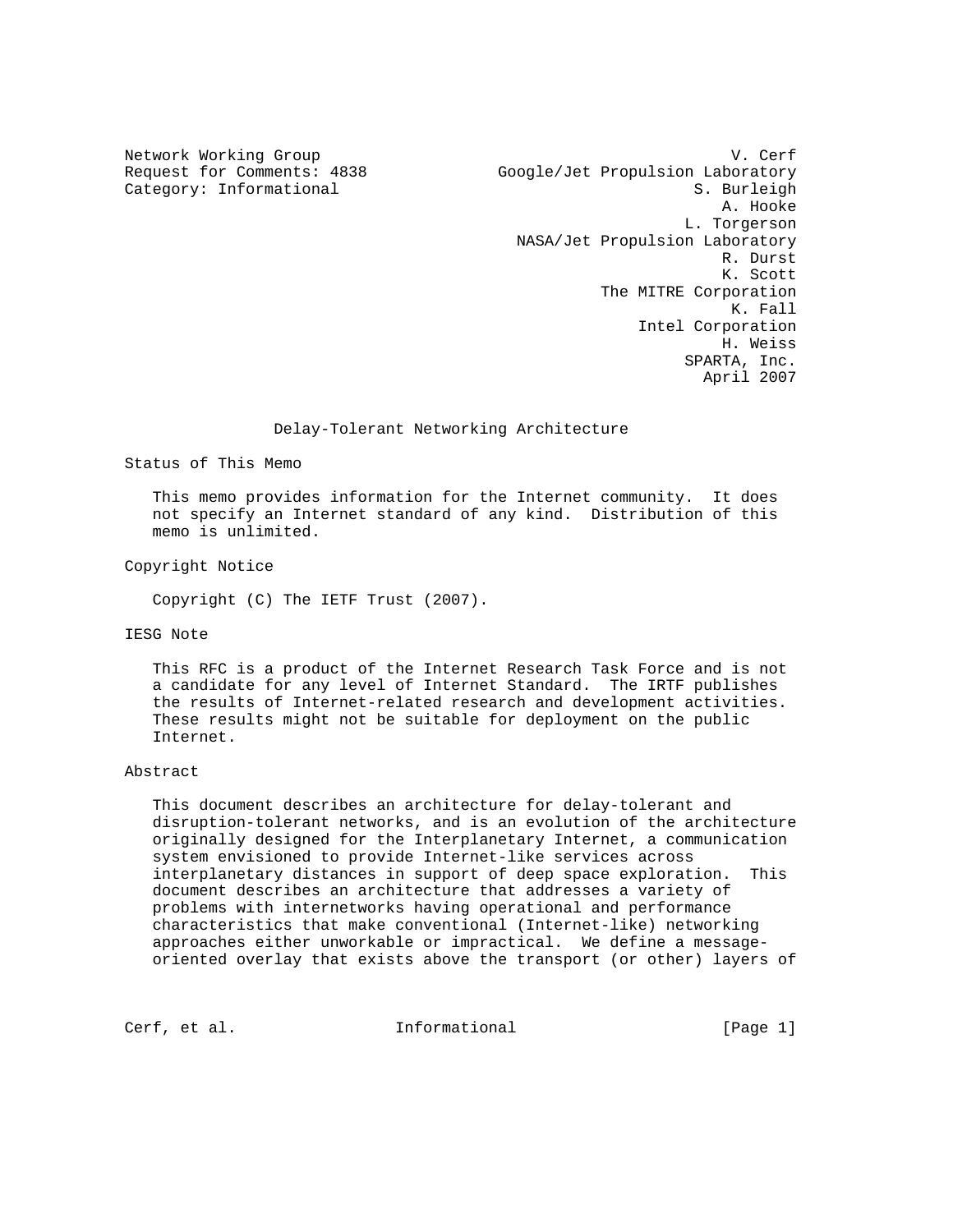the networks it interconnects. The document presents a motivation for the architecture, an architectural overview, review of state management required for its operation, and a discussion of application design issues. This document represents the consensus of the IRTF DTN research group and has been widely reviewed by that group.

Table of Contents

|  | 2. Why an Architecture for Delay-Tolerant Networking?  4         |
|--|------------------------------------------------------------------|
|  |                                                                  |
|  | 3.1. Virtual Message Switching Using Store-and-Forward           |
|  |                                                                  |
|  |                                                                  |
|  | 3.3. Endpoint Identifiers (EIDs) and Registrations 8             |
|  |                                                                  |
|  |                                                                  |
|  | 3.6. Postal-Style Delivery Options and Administrative Records 11 |
|  |                                                                  |
|  |                                                                  |
|  |                                                                  |
|  |                                                                  |
|  | 3.10. Reliability and Custody Transfer 19                        |
|  | 3.11. DTN Support for Proxies and Application Layer Gateways  21 |
|  | 3.12. Timestamps and Time Synchronization 22                     |
|  | 3.13. Congestion and Flow Control at the Bundle Layer 22         |
|  |                                                                  |
|  |                                                                  |
|  | 4.1. Application Registration State 25                           |
|  |                                                                  |
|  | 4.3. Bundle Routing and Forwarding State 26                      |
|  |                                                                  |
|  |                                                                  |
|  |                                                                  |
|  | 6. Convergence Layer Considerations for Use of Underlying        |
|  |                                                                  |
|  |                                                                  |
|  |                                                                  |
|  |                                                                  |
|  |                                                                  |
|  |                                                                  |
|  |                                                                  |
|  |                                                                  |

Cerf, et al. 1nformational [Page 2]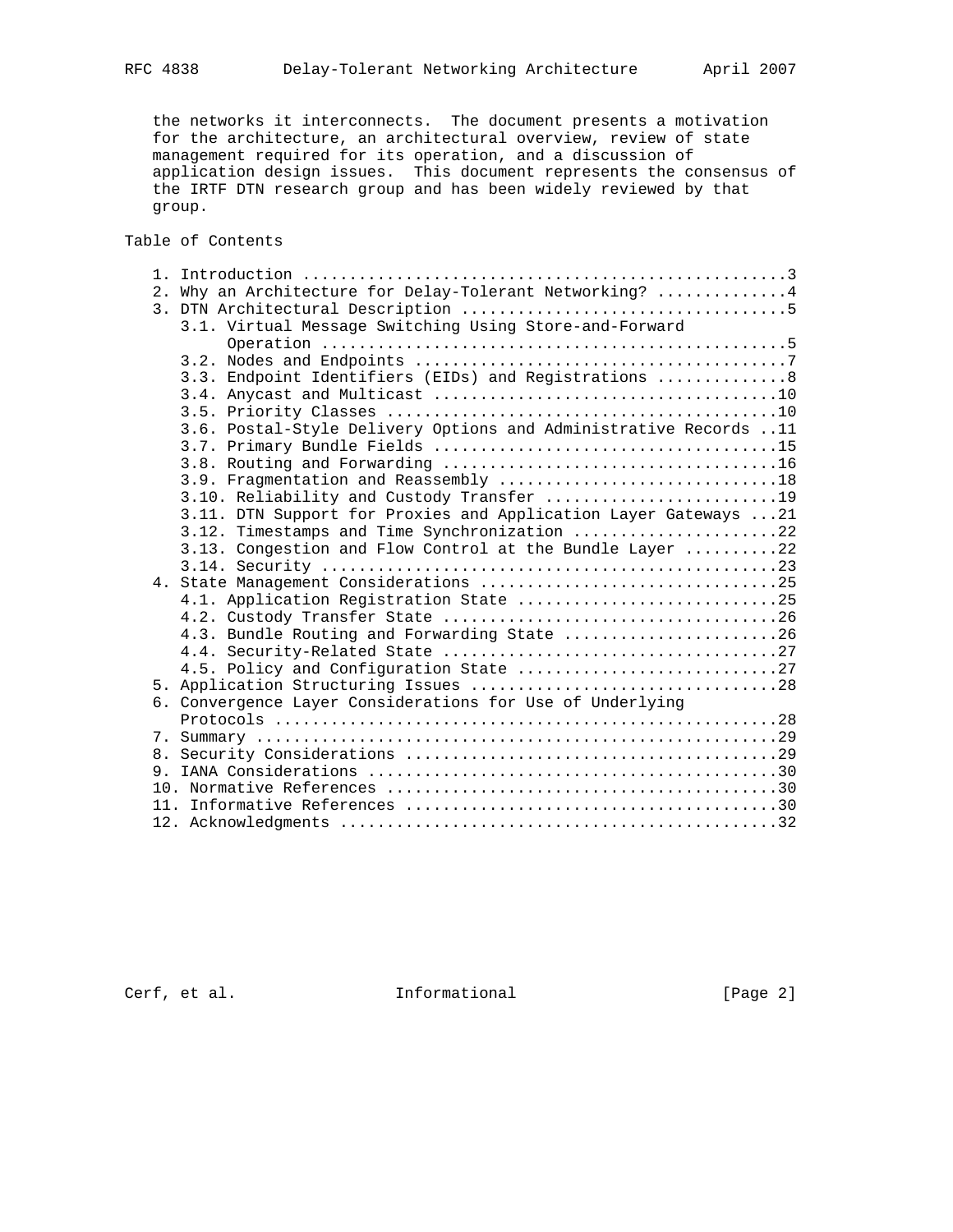## 1. Introduction

 This document describes an architecture for delay and disruption tolerant interoperable networking (DTN). The architecture embraces the concepts of occasionally-connected networks that may suffer from frequent partitions and that may be comprised of more than one divergent set of protocols or protocol families. The basis for this architecture lies with that of the Interplanetary Internet, which focused primarily on the issue of deep space communication in high delay environments. We expect the DTN architecture described here to be utilized in various operational environments, including those subject to disruption and disconnection and those with high-delay; the case of deep space is one specialized example of these, and is being pursued as a specialization of this architecture (See [IPN01] and [SB03] for more details).

 Other networks to which we believe this architecture applies include sensor-based networks using scheduled intermittent connectivity, terrestrial wireless networks that cannot ordinarily maintain end-to end connectivity, satellite networks with moderate delays and periodic connectivity, and underwater acoustic networks with moderate delays and frequent interruptions due to environmental factors. A DTN tutorial [FW03], aimed at introducing DTN and the types of networks for which it is designed, is available to introduce new readers to the fundamental concepts and motivation. More technical descriptions may be found in [KF03], [JFP04], [JDPF05], and [WJMF05].

 We define an end-to-end message-oriented overlay called the "bundle layer" that exists at a layer above the transport (or other) layers of the networks on which it is hosted and below applications. Devices implementing the bundle layer are called DTN nodes. The bundle layer forms an overlay that employs persistent storage to help combat network interruption. It includes a hop-by-hop transfer of reliable delivery responsibility and optional end-to-end acknowledgement. It also includes a number of diagnostic and management features. For interoperability, it uses a flexible naming scheme (based on Uniform Resource Identifiers [RFC3986]) capable of encapsulating different naming and addressing schemes in the same overall naming syntax. It also has a basic security model, optionally enabled, aimed at protecting infrastructure from unauthorized use.

 The bundle layer provides functionality similar to the internet layer of gateways described in the original ARPANET/Internet designs [CK74]. It differs from ARPANET gateways, however, because it is layer-agnostic and is focused on virtual message forwarding rather than packet switching. However, both generally provide interoperability between underlying protocols specific to one

Cerf, et al. 1nformational [Page 3]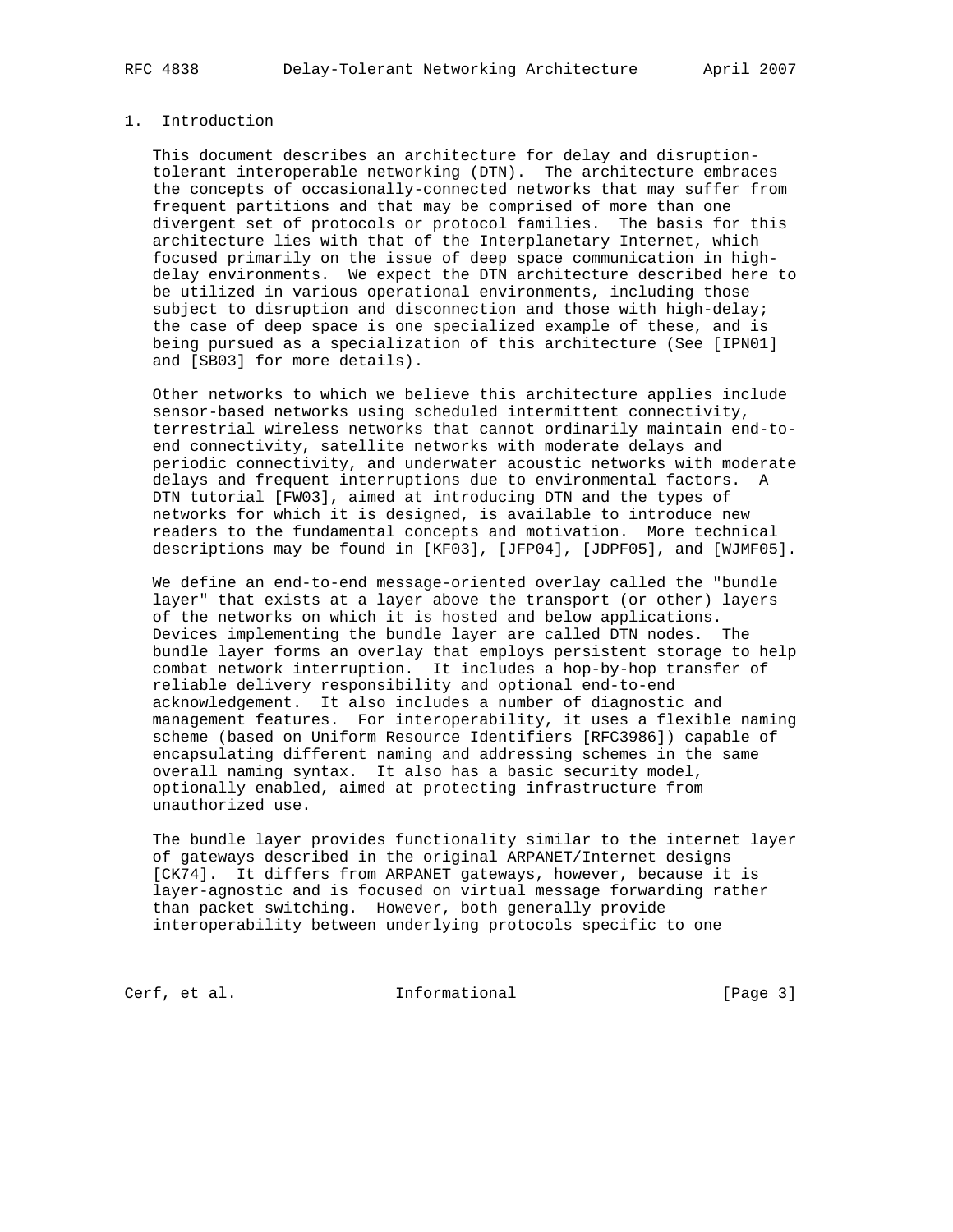environment and those protocols specific to another, and both provide a store-and-forward forwarding service (with the bundle layer employing persistent storage for its store and forward function).

 In a sense, the DTN architecture provides a common method for interconnecting heterogeneous gateways or proxies that employ store and-forward message routing to overcome communication disruptions. It provides services similar to electronic mail, but with enhanced naming, routing, and security capabilities. Nodes unable to support the full capabilities required by this architecture may be supported by application-layer proxies acting as DTN applications.

2. Why an Architecture for Delay-Tolerant Networking?

 Our motivation for pursuing an architecture for delay tolerant networking stems from several factors. These factors are summarized below; much more detail on their rationale can be explored in [SB03], [KF03], and [DFS02].

 The existing Internet protocols do not work well for some environments, due to some fundamental assumptions built into the Internet architecture:

- that an end-to-end path between source and destination exists for the duration of a communication session
- (for reliable communication) that retransmissions based on timely and stable feedback from data receivers is an effective means for repairing errors
- that end-to-end loss is relatively small
- that all routers and end stations support the TCP/IP protocols
- that applications need not worry about communication performance
- that endpoint-based security mechanisms are sufficient for meeting most security concerns
- that packet switching is the most appropriate abstraction for interoperability and performance
- that selecting a single route between sender and receiver is sufficient for achieving acceptable communication performance

 The DTN architecture is conceived to relax most of these assumptions, based on a number of design principles that are summarized here (and further discussed in [KF03]):

Cerf, et al. 1nformational [Page 4]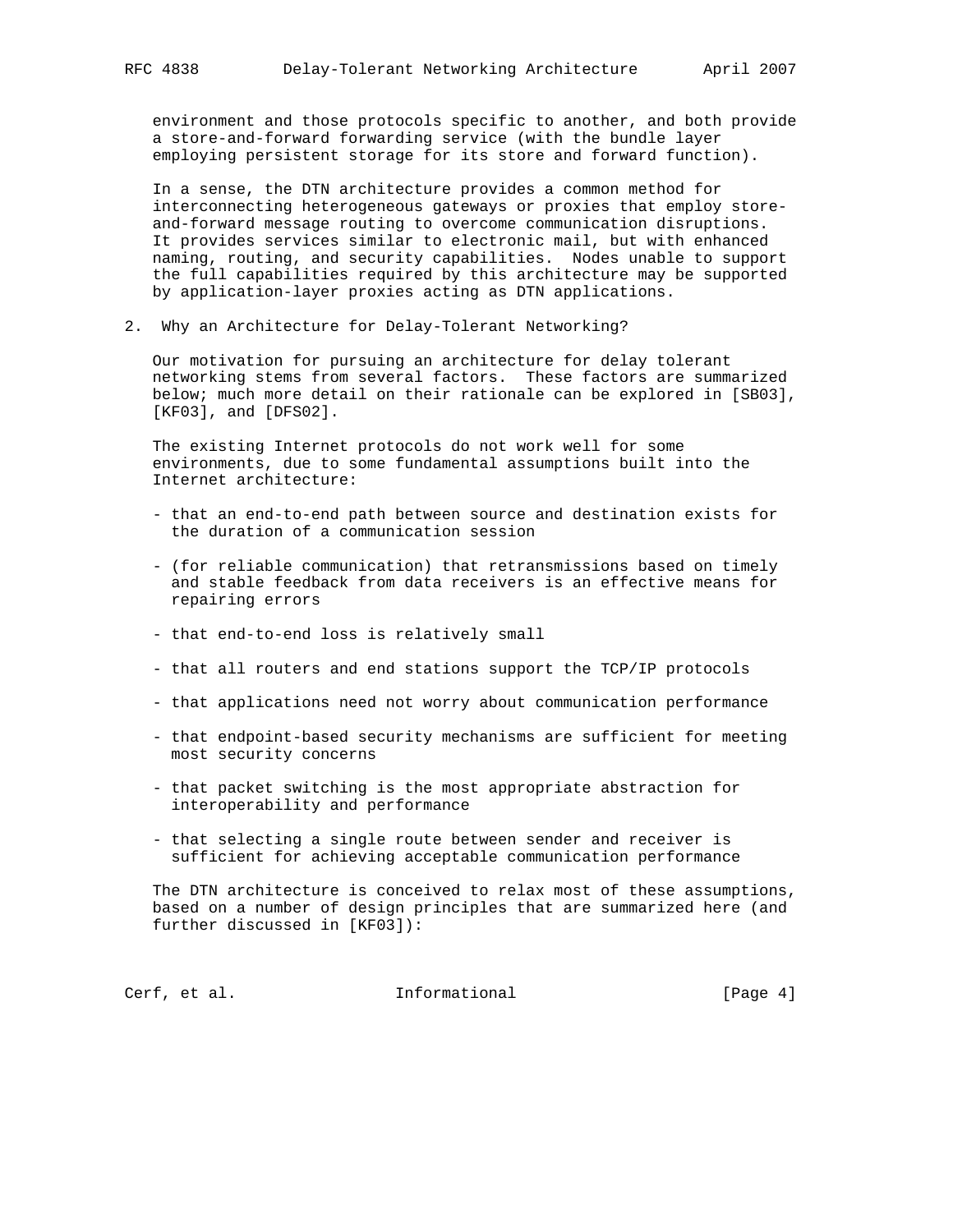- Use variable-length (possibly long) messages (not streams or limited-sized packets) as the communication abstraction to help enhance the ability of the network to make good scheduling/path selection decisions when possible.
- Use a naming syntax that supports a wide range of naming and addressing conventions to enhance interoperability.
- Use storage within the network to support store-and-forward operation over multiple paths, and over potentially long timescales (i.e., to support operation in environments where many and/or no end-to-end paths may ever exist); do not require end-to-end reliability.
- Provide security mechanisms that protect the infrastructure from unauthorized use by discarding traffic as quickly as possible.
- Provide coarse-grained classes of service, delivery options, and a way to express the useful lifetime of data to allow the network to better deliver data in serving the needs of applications.

 The use of the bundle layer is guided not only by its own design principles, but also by a few application design principles:

- Applications should minimize the number of round-trip exchanges.
- Applications should cope with restarts after failure while network transactions remain pending.
- Applications should inform the network of the useful life and relative importance of data to be delivered.

These issues are discussed in further detail in Section 5.

3. DTN Architectural Description

 The previous section summarized the design principles that guide the definition of the DTN architecture. This section presents a description of the major features of the architecture resulting from design decisions guided by the aforementioned design principles.

3.1. Virtual Message Switching Using Store-and-Forward Operation

 A DTN-enabled application sends messages of arbitrary length, also called Application Data Units or ADUs [CT90], which are subject to any implementation limitations. The relative order of ADUs might not be preserved. ADUs are typically sent by and delivered to

Cerf, et al.  $I_n$  Informational [Page 5]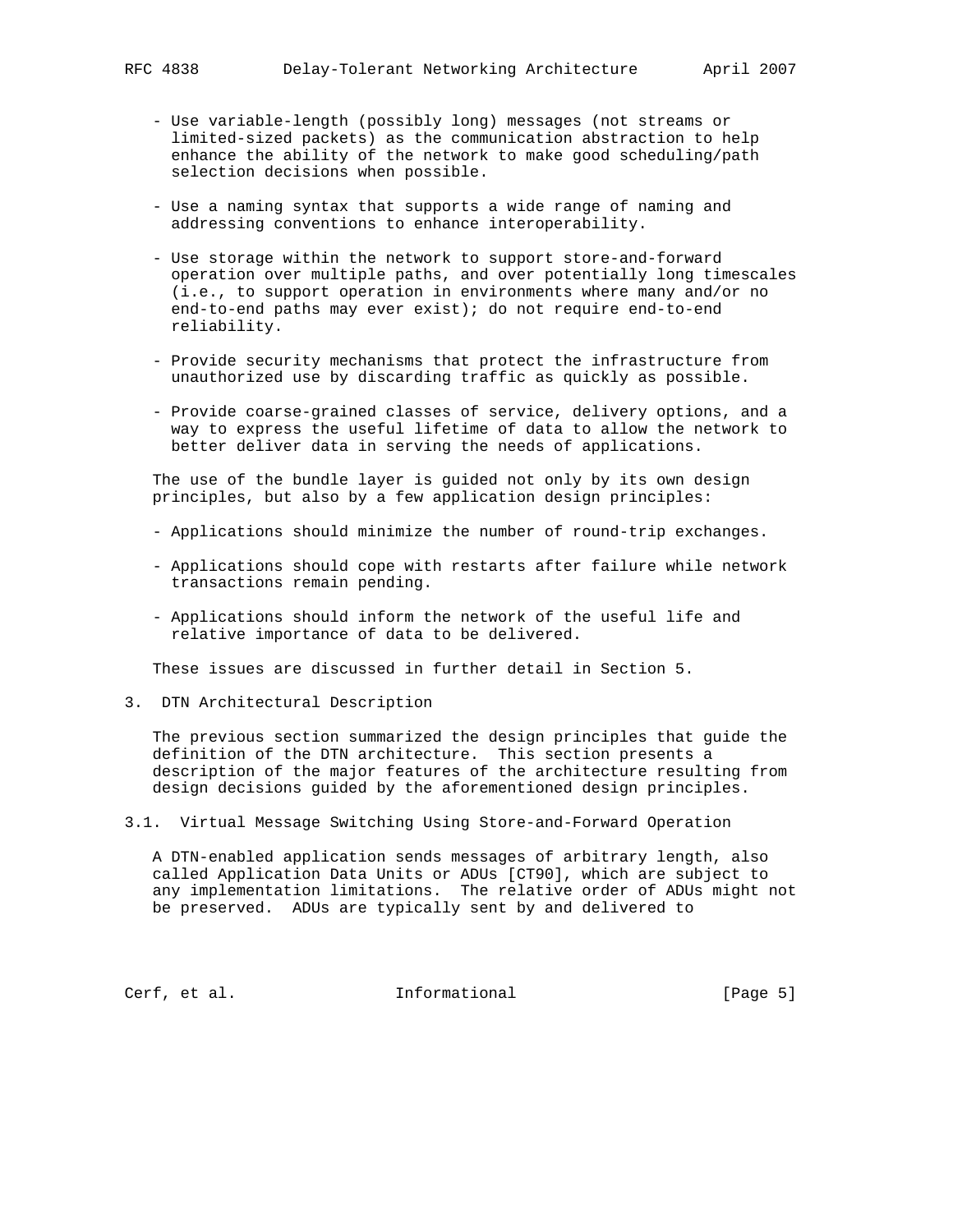applications in complete units, although a system interface that behaves differently is not precluded.

 ADUs are transformed by the bundle layer into one or more protocol data units called "bundles", which are forwarded by DTN nodes. Bundles have a defined format containing two or more "blocks" of data. Each block may contain either application data or other information used to deliver the containing bundle to its destination(s). Blocks serve the purpose of holding information typically found in the header or payload portion of protocol data units in other protocol architectures. The term "block" is used instead of "header" because blocks may not appear at the beginning of a bundle due to particular processing requirements (e.g., digital signatures).

 Bundles may be split up ("fragmented") into multiple constituent bundles (also called "fragments" or "bundle fragments") during transmission. Fragments are themselves bundles, and may be further fragmented. Two or more fragments may be reassembled anywhere in the network, forming a new bundle.

 Bundle sources and destinations are identified by (variable-length) Endpoint Identifiers (EIDs, described below), which identify the original sender and final destination(s) of bundles, respectively. Bundles also contain a "report-to" EID used when special operations are requested to direct diagnostic output to an arbitrary entity (e.g., other than the source). An EID may refer to one or more DTN nodes (i.e., for multicast destinations or "report-to" destinations).

 While IP networks are based on "store-and-forward" operation, there is an assumption that the "storing" will not persist for more than a modest amount of time, on the order of the queuing and transmission delay. In contrast, the DTN architecture does not expect that network links are always available or reliable, and instead expects that nodes may choose to store bundles for some time. We anticipate that most DTN nodes will use some form of persistent storage for this -- disk, flash memory, etc. -- and that stored bundles will survive system restarts.

 Bundles contain an originating timestamp, useful life indicator, a class of service designator, and a length. This information provides bundle-layer routing with a priori knowledge of the size and performance requirements of requested data transfers. When there is a significant amount of queuing that can occur in the network (as is the case in the DTN version of store-and-forward), the advantage provided by knowing this information may be significant for making scheduling and path selection decisions [JFP04]. An alternative abstraction (i.e., of stream-based delivery based on packets) would

Cerf, et al. 1nformational [Page 6]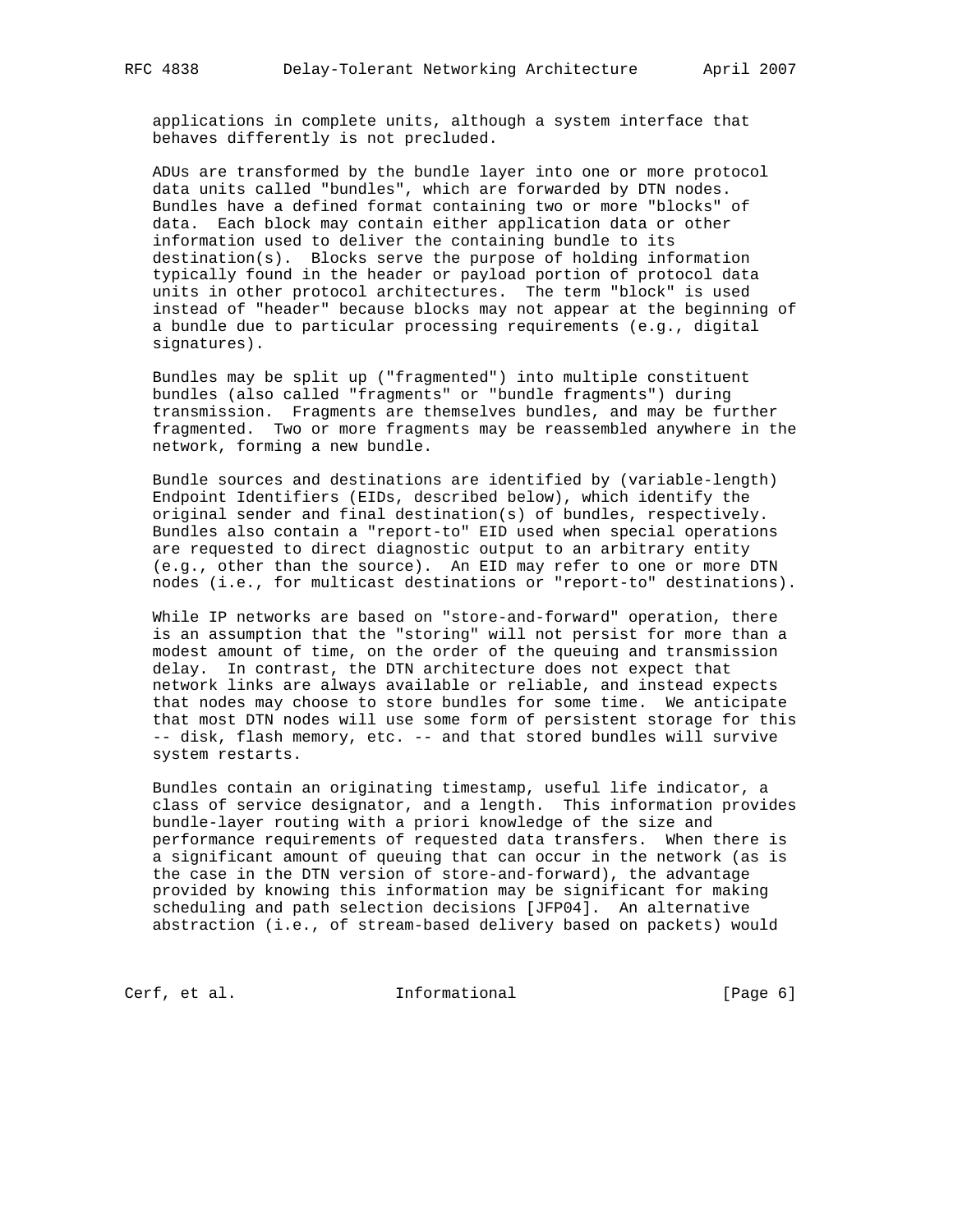make such scheduling much more difficult. Although packets provide some of the same benefits as bundles, larger aggregates provide a way for the network to apply scheduling and buffer management to units of data that are more useful to applications.

 An essential element of the bundle-based style of forwarding is that bundles have a place to wait in a queue until a communication opportunity ("contact") is available. This highlights the following assumptions:

- 1. that storage is available and well-distributed throughout the network,
- 2. that storage is sufficiently persistent and robust to store bundles until forwarding can occur, and
- 3. (implicitly) that this "store-and-forward" model is a better choice than attempting to effect continuous connectivity or other alternatives.

 For a network to effectively support the DTN architecture, these assumptions must be considered and must be found to hold. Even so, the inclusion of long-term storage as a fundamental aspect of the DTN architecture poses new problems, especially with respect to congestion management and denial-of-service mitigation. Node storage in essence represents a new resource that must be managed and protected. Much of the research in DTN revolves around exploring these issues. Congestion is discussed in Section 3.13, and security mechanisms, including methods for DTN nodes to protect themselves from handling unauthorized traffic from other nodes, are discussed in [DTNSEC] and [DTNSOV].

### 3.2. Nodes and Endpoints

 A DTN node (or simply "node" in this document) is an engine for sending and receiving bundles -- an implementation of the bundle layer. Applications utilize DTN nodes to send or receive ADUs carried in bundles (applications also use DTN nodes when acting as report-to destinations for diagnostic information carried in bundles). Nodes may be members of groups called "DTN endpoints". A DTN endpoint is therefore a set of DTN nodes. A bundle is considered to have been successfully delivered to a DTN endpoint when some minimum subset of the nodes in the endpoint has received the bundle without error. This subset is called the "minimum reception group" (MRG) of the endpoint. The MRG of an endpoint may refer to one node (unicast), one of a group of nodes (anycast), or all of a group of nodes (multicast and broadcast). A single node may be in the MRG of multiple endpoints.

Cerf, et al. 1nformational [Page 7]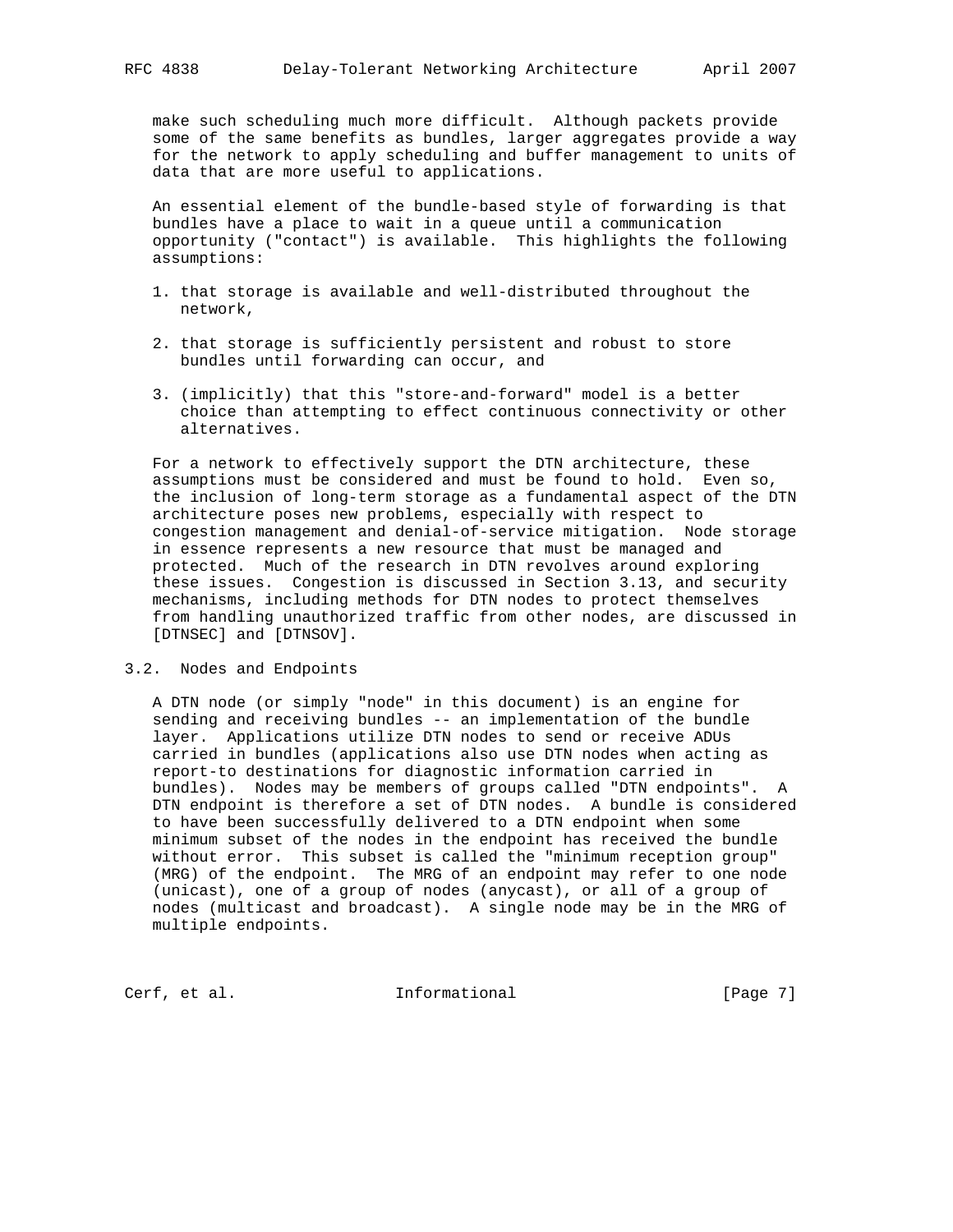# 3.3. Endpoint Identifiers (EIDs) and Registrations

 An Endpoint Identifier (EID) is a name, expressed using the general syntax of URIs (see below), that identifies a DTN endpoint. Using an EID, a node is able to determine the MRG of the DTN endpoint named by the EID. Each node is also required to have at least one EID that uniquely identifies it.

 Applications send ADUs destined for an EID, and may arrange for ADUs sent to a particular EID to be delivered to them. Depending on the construction of the EID being used (see below), there may be a provision for wildcarding some portion of an EID, which is often useful for diagnostic and routing purposes.

 An application's desire to receive ADUs destined for a particular EID is called a "registration", and in general is maintained persistently by a DTN node. This allows application registration information to survive application and operating system restarts.

 An application's attempt to establish a registration is not guaranteed to succeed. For example, an application could request to register itself to receive ADUs by specifying an Endpoint ID that is uninterpretable or unavailable to the DTN node servicing the request. Such requests are likely to fail.

## 3.3.1. URI Schemes

 Each Endpoint ID is expressed syntactically as a Uniform Resource Identifier (URI) [RFC3986]. The URI syntax has been designed as a way to express names or addresses for a wide range of purposes, and is therefore useful for constructing names for DTN endpoints.

 In URI terminology, each URI begins with a scheme name. The scheme name is an element of the set of globally-managed scheme names maintained by IANA [ISCHEMES]. Lexically following the scheme name in a URI is a series of characters constrained by the syntax defined by the scheme. This portion of the URI is called the scheme-specific part (SSP), and can be quite general. (See, as one example, the URI scheme for SNMP [RFC4088]). Note that scheme-specific syntactical and semantic restrictions may be more constraining than the basic rules of RFC 3986. Section 3.1 of RFC 3986 provides guidance on the syntax of scheme names.

 URI schemes are a key concept in the DTN architecture, and evolved from an earlier concept called regions, which were tied more closely to assumptions of the network topology. Using URIs, significant flexibility is attained in the structuring of EIDs. They might, for example, be constructed based on DNS names, or might look like

Cerf, et al. 1nformational 1999 [Page 8]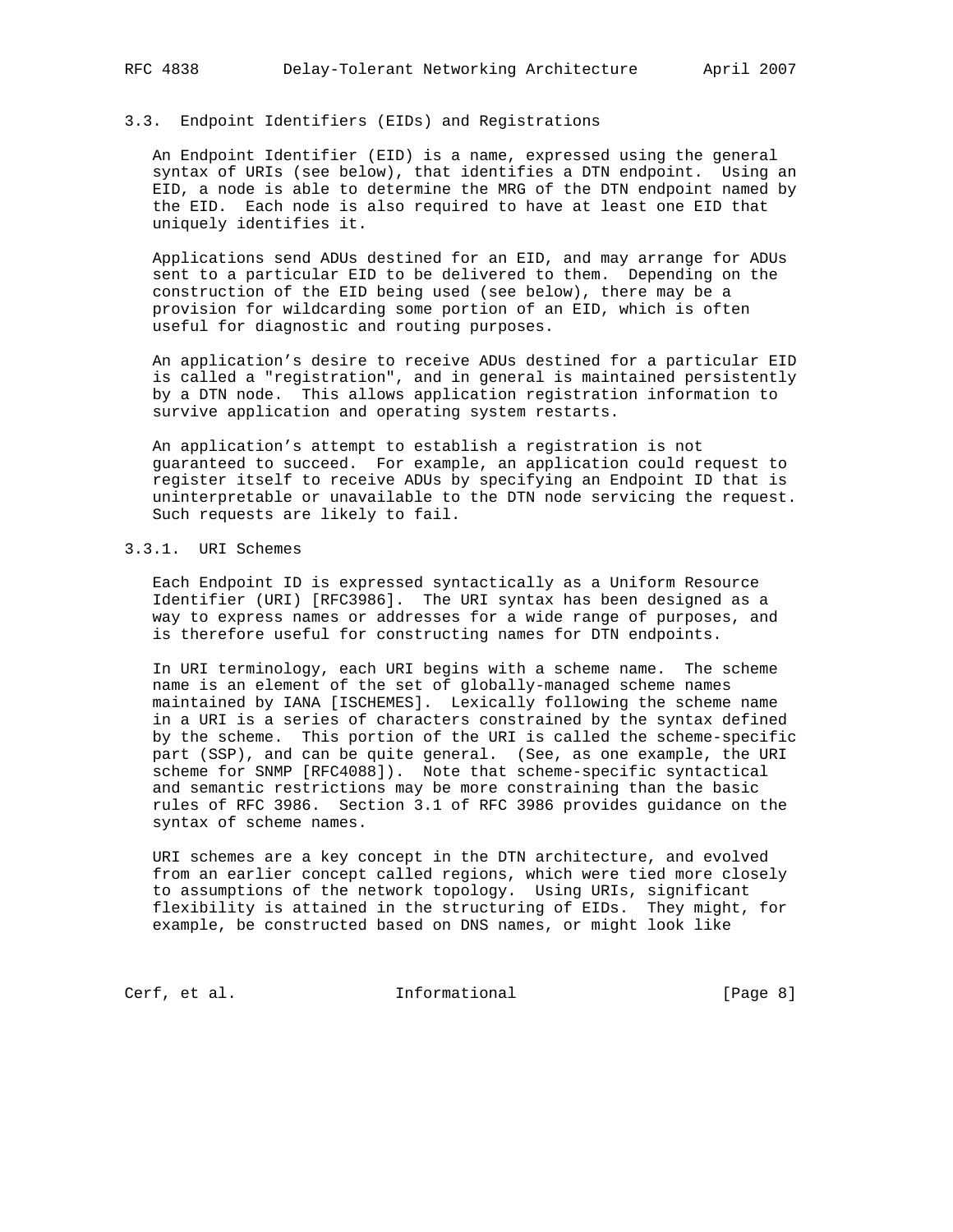"expressions of interest" or forms of database-like queries as in a directed diffusion-routed network [IGE00] or in intentional naming [WSBL99]. As names, EIDs are not required to be related to routing or topological organization. Such a relationship is not prohibited, however, and in some environments using EIDs this way may be advantageous.

 A single EID may refer to an endpoint containing more than one DTN node, as suggested above. It is the responsibility of a scheme designer to define how to interpret the SSP of an EID so as to determine whether it refers to a unicast, multicast, or anycast set of nodes. See Section 3.4 for more details.

 URIs are constructed based on rules specified in RFC 3986, using the US-ASCII character set. However, note this excerpt from RFC 3986, Section 1.2.1, on dealing with characters that cannot be represented by US-ASCII: "Percent-encoded octets (Section 2.1) may be used within a URI to represent characters outside the range of the US- ASCII coded character set if this representation is allowed by the scheme or by the protocol element in which the URI is referenced. Such a definition should specify the character encoding used to map those characters to octets prior to being percent-encoded for the URI".

# 3.3.2. Late Binding

 Binding means interpreting the SSP of an EID for the purpose of carrying an associated message towards a destination. For example, binding might require mapping an EID to a next-hop EID or to a lower layer address for transmission. "Late binding" means that the binding of a bundle's destination to a particular set of destination identifiers or addresses does not necessarily happen at the bundle source. Because the destination EID is potentially re-interpreted at each hop, the binding may occur at the source, during transit, or possibly at the destination(s). This contrasts with the name-to address binding of Internet communications where a DNS lookup at the source fixes the IP address of the destination node before data is sent. Such a circumstance would be considered "early binding" because the name-to-address translation is performed prior to data being sent into the network.

 In a frequently-disconnected network, late binding may be advantageous because the transit time of a message may exceed the validity time of a binding, making binding at the source impossible or invalid. Furthermore, use of name-based routing with late binding may reduce the amount of administrative (mapping) information that

Cerf, et al. 1nformational 1999 [Page 9]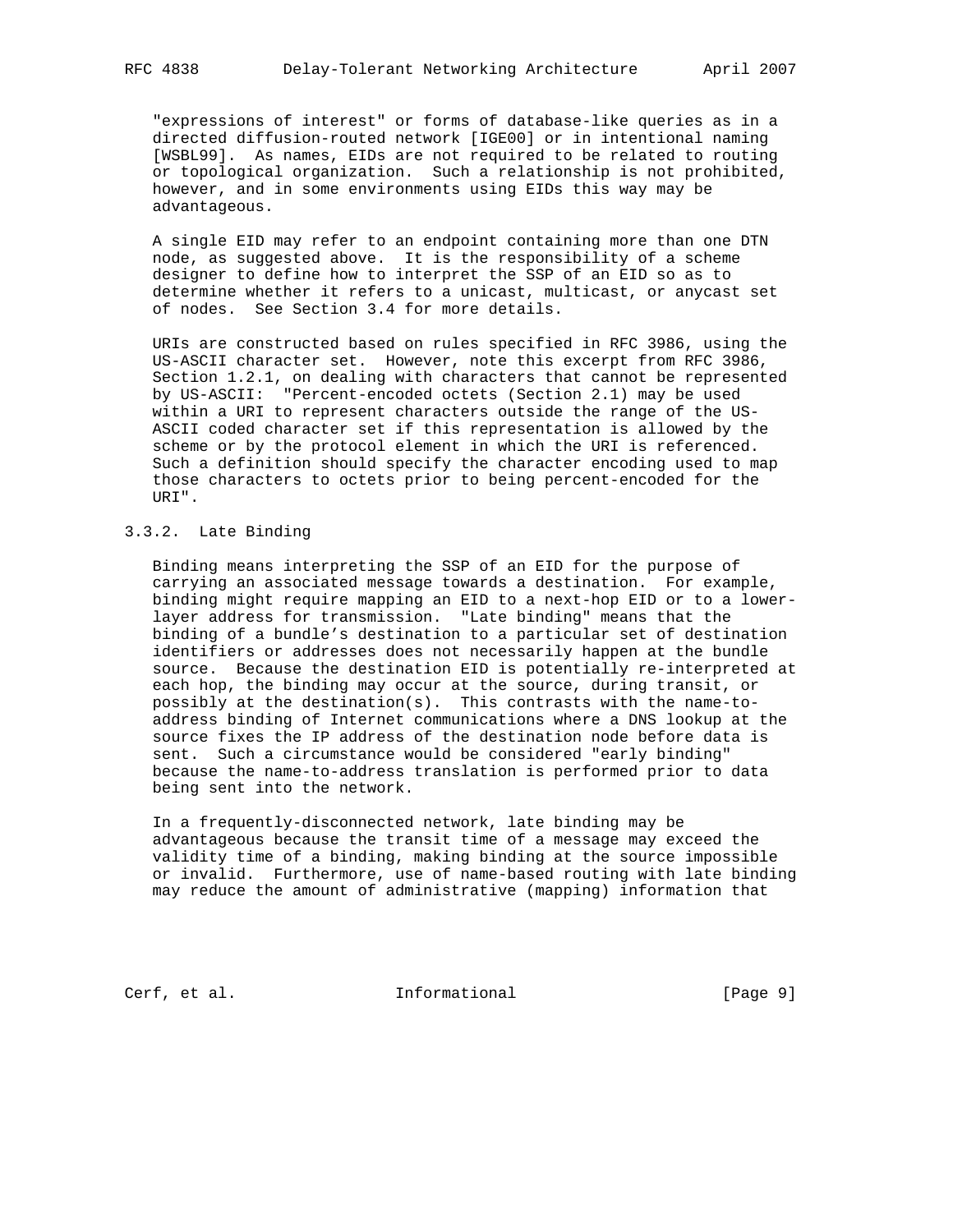must propagate through the network, and may also limit the scope of mapping synchronization requirements to a local topological neighborhood where changes are made.

#### 3.4. Anycast and Multicast

 As mentioned above, an EID may refer to an endpoint containing one or more DTN nodes. When referring to a group of size greater than one, the delivery semantics may be of either the anycast or multicast variety (broadcast is considered to be of the multicast variety). For anycast group delivery, a bundle is delivered to one node among a group of potentially many nodes, and for multicast delivery it is intended to be delivered to all of them, subject to the normal DTN class of service and maximum useful lifetime semantics.

 Multicast group delivery in a DTN presents an unfamiliar issue with respect to group membership. In relatively low-delay networks, such as the Internet, nodes may be considered to be part of the group if they have expressed interest to join it "recently". In a DTN, however, nodes may wish to receive data sent to a group during an interval of time earlier than when they are actually able to receive it [ZAZ05]. More precisely, an application expresses its desire to receive data sent to EID e at time t. Prior to this, during the interval  $[t0, t1], t > t1$ , data may have been generated for group e. For the application to receive any of this data, the data must be available a potentially long time after senders have ceased sending to the group. Thus, the data may need to be stored within the network in order to support temporal group semantics of this kind. How to design and implement this remains a research issue, as it is likely to be at least as hard as problems related to reliable multicast.

### 3.5. Priority Classes

 The DTN architecture offers \*relative\* measures of priority (low, medium, high) for delivering ADUs. These priorities differentiate traffic based upon an application's desire to affect the delivery urgency for ADUs, and are carried in bundle blocks generated by the bundle layer based on information specified by the application.

 The (U.S. or similar) Postal Service provides a strong metaphor for the priority classes offered by the forwarding abstraction offered by the DTN architecture. Traffic is generally not interactive and is often one-way. There are generally no strong guarantees of timely delivery, yet there are some forms of class of service, reliability, and security.

Cerf, et al. 1nformational [Page 10]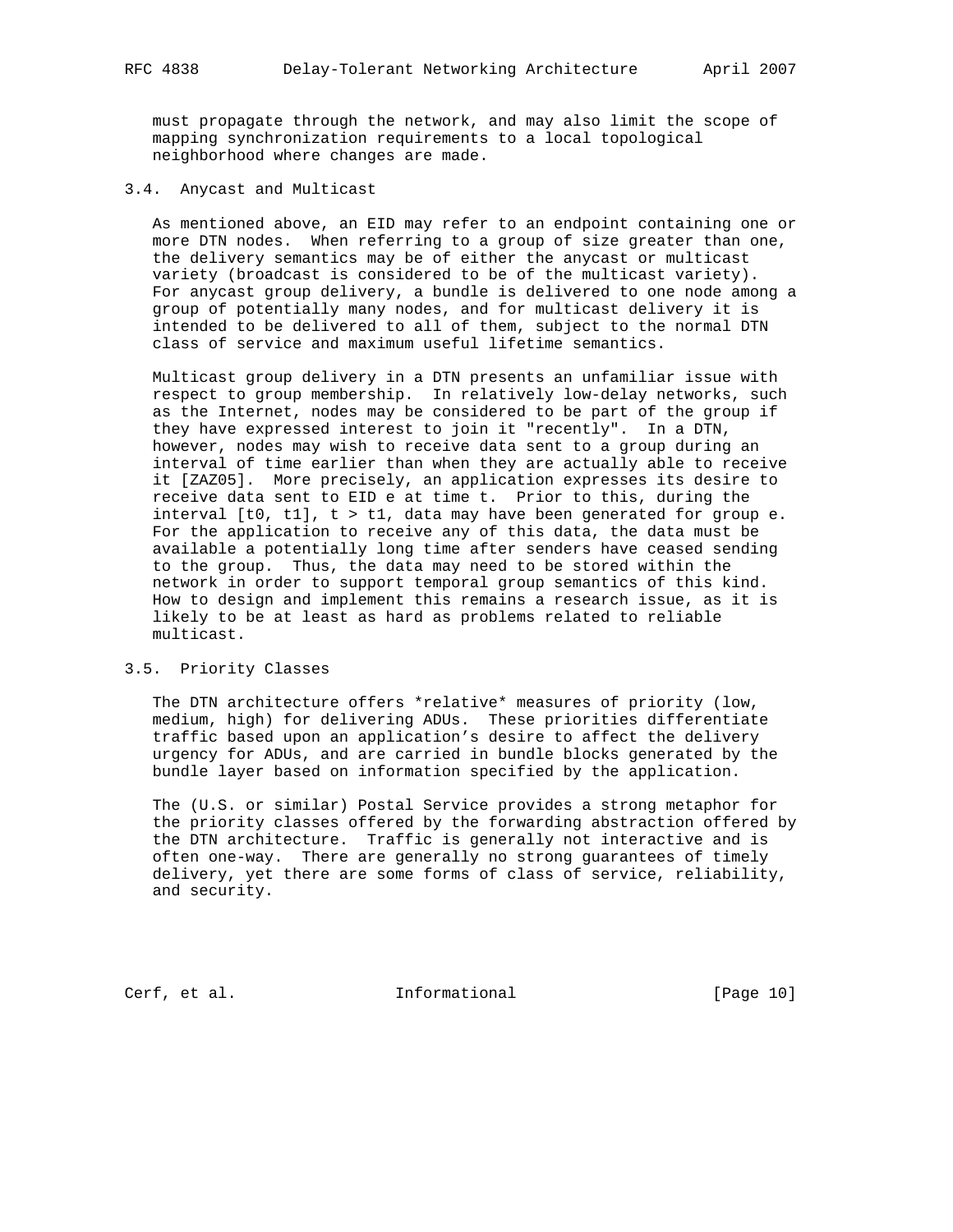We have defined three relative priority classes to date. These priority classes typically imply some relative scheduling prioritization among bundles in queue at a sender:

- Bulk Bulk bundles are shipped on a "least effort" basis. No bundles of this class will be shipped until all bundles of other classes bound for the same destination and originating from the same source have been shipped.
- Normal Normal-class bundles are shipped prior to any bulk-class bundles and are otherwise the same as bulk bundles.
- Expedited Expedited bundles, in general, are shipped prior to bundles of other classes and are otherwise the same.

 Applications specify their requested priority class and data lifetime (see below) for each ADU they send. This information, coupled with policy applied at DTN nodes that select how messages are forwarded and which routing algorithms are in use, affects the overall likelihood and timeliness of ADU delivery.

 The priority class of a bundle is only required to relate to other bundles from the same source. This means that a high priority bundle from one source may not be delivered faster (or with some other superior quality of service) than a medium priority bundle from a different source. It does mean that a high priority bundle from one source will be handled preferentially to a lower priority bundle sent from the same source.

 Depending on a particular DTN node's forwarding/scheduling policy, priority may or may not be enforced across different sources. That is, in some DTN nodes, expedited bundles might always be sent prior to any bulk bundles, irrespective of source. Many variations are possible.

3.6. Postal-Style Delivery Options and Administrative Records

 Continuing with the postal analogy, the DTN architecture supports several delivery options that may be selected by an application when it requests the transmission of an ADU. In addition, the architecture defines two types of administrative records: "status reports" and "signals". These records are bundles that provide information about the delivery of other bundles, and are used in conjunction with the delivery options.

Cerf, et al. 10. Informational [Page 11]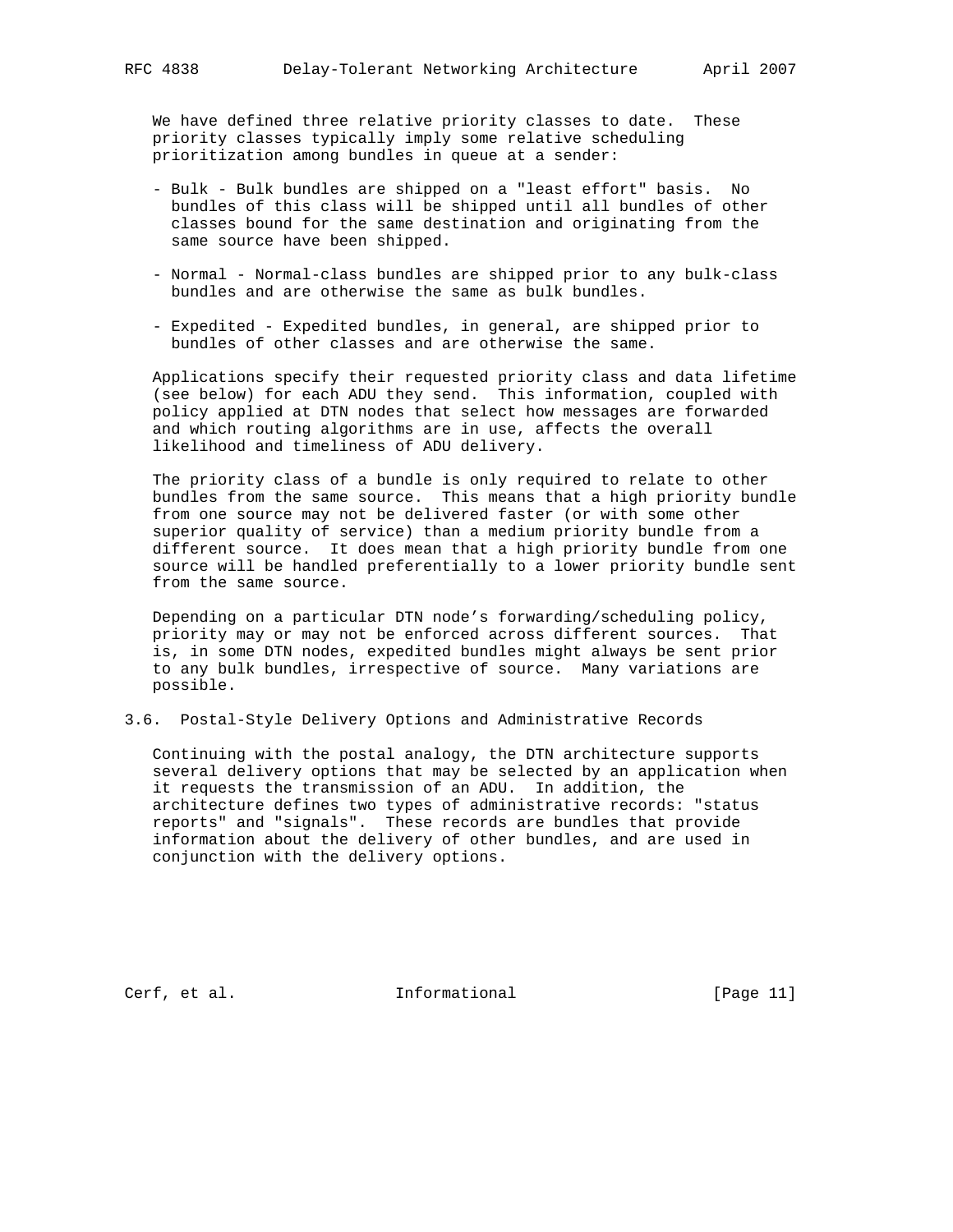## 3.6.1. Delivery Options

 We have defined eight delivery options. Applications sending an ADU (the "subject ADU") may request any combination of the following, which are carried in each of the bundles produced ("sent bundles") by the bundle layer resulting from the application's request to send the subject ADU:

- Custody Transfer Requested requests sent bundles be delivered with enhanced reliability using custody transfer procedures. Sent bundles will be transmitted by the bundle layer using reliable transfer protocols (if available), and the responsibility for reliable delivery of the bundle to its destination(s) may move among one or more "custodians" in the network. This capability is described in more detail in Section 3.10.
- Source Node Custody Acceptance Required requires the source DTN node to provide custody transfer for the sent bundles. If custody transfer is not available at the source when this delivery option is requested, the requested transmission fails. This provides a means for applications to insist that the source DTN node take custody of the sent bundles (e.g., by storing them in persistent storage).
- Report When Bundle Delivered requests a (single) Bundle Delivery Status Report be generated when the subject ADU is delivered to its intended recipient(s). This request is also known as "return receipt".
- Report When Bundle Acknowledged by Application requests an Acknowledgement Status Report be generated when the subject ADU is acknowledged by a receiving application. This only happens by action of the receiving application, and differs from the Bundle Delivery Status Report. It is intended for cases where the application may be acting as a form of application layer gateway and wishes to indicate the status of a protocol operation external to DTN back to the requesting source. See Section 11 for more details.
- Report When Bundle Received requests a Bundle Reception Status Report be generated when each sent bundle arrives at a DTN node. This is designed primarily for diagnostic purposes.
- Report When Bundle Custody Accepted requests a Custody Acceptance Status Report be generated when each sent bundle has been accepted using custody transfer. This is designed primarily for diagnostic purposes.

Cerf, et al. 1nformational [Page 12]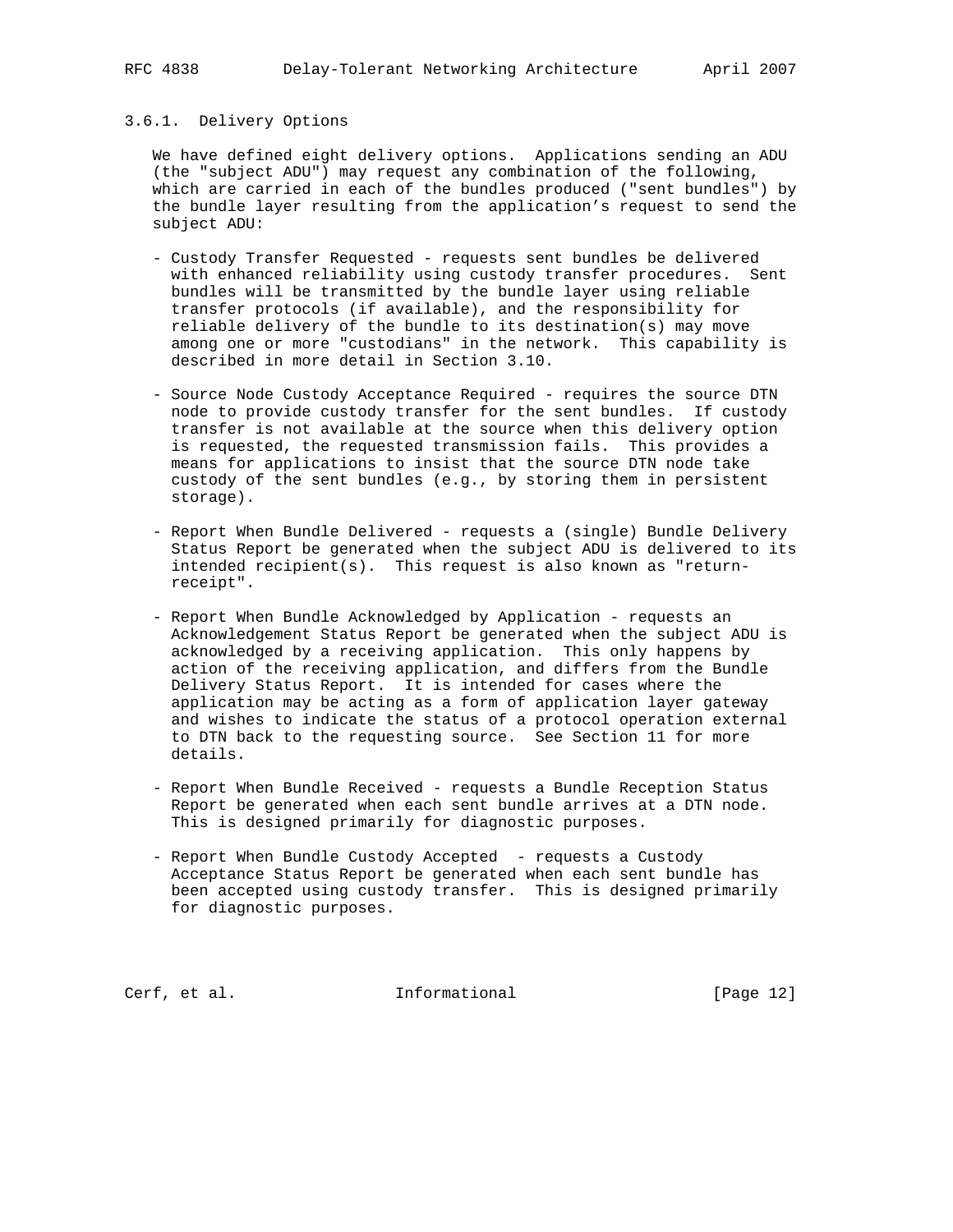- Report When Bundle Forwarded requests a Bundle Forwarding Status Report be generated when each sent bundle departs a DTN node after forwarding. This is designed primarily for diagnostic purposes.
- Report When Bundle Deleted requests a Bundle Deletion Status Report be generated when each sent bundle is deleted at a DTN node. This is designed primarily for diagnostic purposes.

 The first four delivery options are designed for ordinary use by applications. The last four are designed primarily for diagnostic purposes and their use may be restricted or limited in environments subject to congestion or attack.

 If the security procedures defined in [DTNSEC] are also enabled, then three additional delivery options become available:

- Confidentiality Required requires the subject ADU be made secret from parties other than the source and the members of the destination EID.
- Authentication Required requires all non-mutable fields in the bundle blocks of the sent bundles (i.e., those which do not change as the bundle is forwarded) be made strongly verifiable (i.e., cryptographically strong). This protects several fields, including the source and destination EIDs and the bundle's data. See Section 3.7 and [BSPEC] for more details.
- Error Detection Required requires modifications to the non mutable fields of each sent bundle be made detectable with high probability at each destination.
- 3.6.2. Administrative Records: Bundle Status Reports and Custody Signals

 Administrative records are used to report status information or error conditions related to the bundle layer. There are two types of administrative records defined: bundle status reports (BSRs) and custody signals. Administrative records correspond (approximately) to messages in the ICMP protocol in IP [RFC792]. In ICMP, however, messages are returned to the source. In DTN, they are instead directed to the report-to EID for BSRs and the EID of the current custodian for custody signals, which might differ from the source's EID. Administrative records are sent as bundles with a source EID set to one of the EIDs associated with the DTN node generating the administrative record. In some cases, arrival of a single bundle or bundle fragment may elicit multiple administrative records (e.g., in the case where a bundle is replicated for multicast forwarding).

Cerf, et al. 1nformational [Page 13]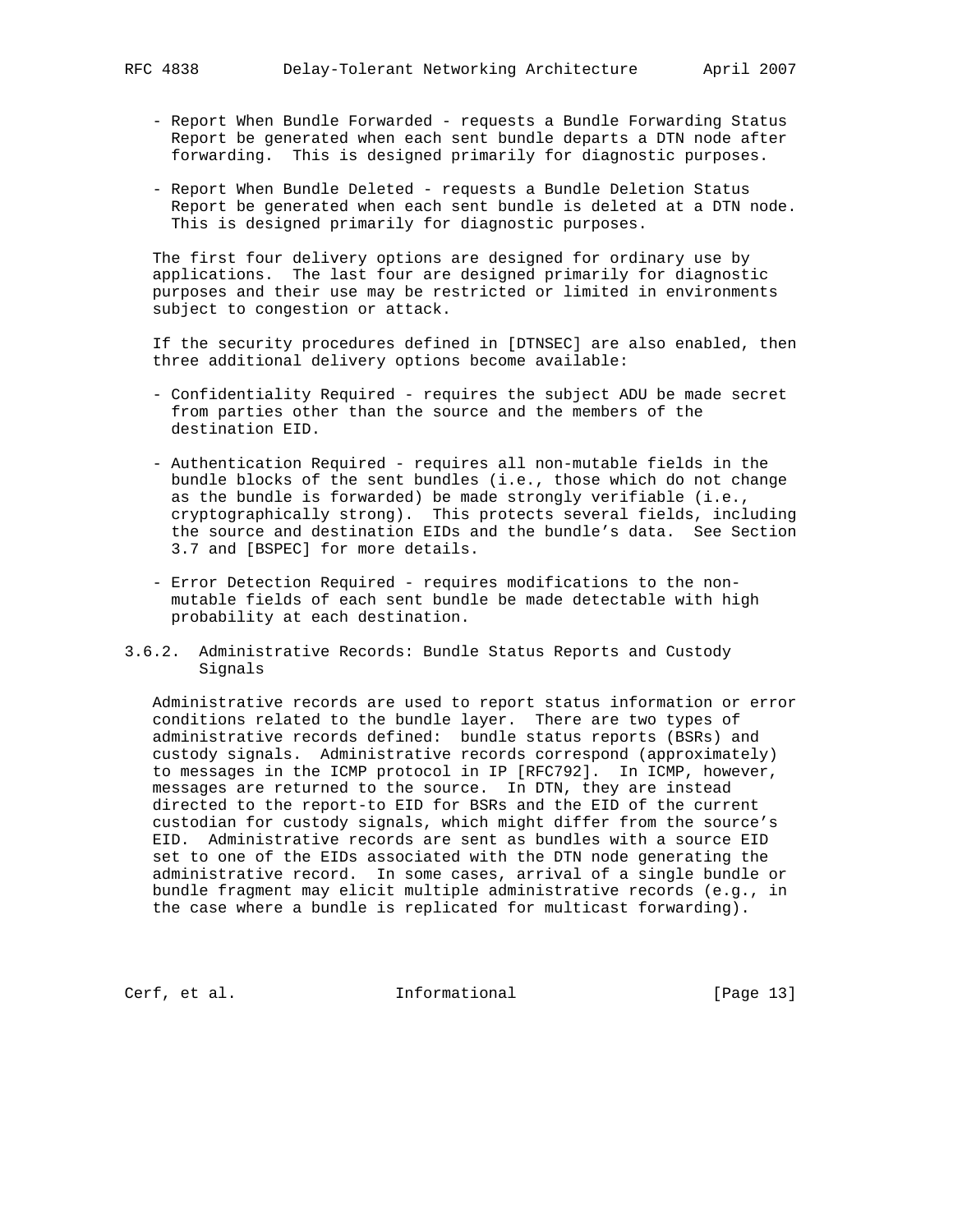The following BSRs are currently defined (also see [BSPEC] for more details):

- Bundle Reception sent when a bundle arrives at a DTN node. Generation of this message may be limited by local policy.
- Custody Acceptance sent when a node has accepted custody of a bundle with the Custody Transfer Requested option set. Generation of this message may be limited by local policy.
- Bundle Forwarded sent when a bundle containing a Report When Bundle Forwarded option departs from a DTN node after having been forwarded. Generation of this message may be limited by local policy.
- Bundle Deletion sent from a DTN node when a bundle containing a Report When Bundle Deleted option is discarded. This can happen for several reasons, such as expiration. Generation of this message may be limited by local policy but is required in cases where the deletion is performed by a bundle's current custodian.
- Bundle Delivery sent from a final recipient's (destination) node when a complete ADU comprising sent bundles containing Report When Bundle Delivered options is consumed by an application.
- Acknowledged by application sent from a final recipient's (destination) node when a complete ADU comprising sent bundles containing Application Acknowledgment options has been processed by an application. This generally involves specific action on the receiving application's part.

 In addition to the status reports, the custody signal is currently defined to indicate the status of a custody transfer. These are sent to the current-custodian EID contained in an arriving bundle:

 - Custody Signal - indicates that custody has been successfully transferred. This signal appears as a Boolean indicator, and may therefore indicate either a successful or a failed custody transfer attempt.

 Administrative records must reference a received bundle. This is accomplished by a method for uniquely identifying bundles based on a transmission timestamp and sequence number discussed in Section 3.12.

Cerf, et al. 1nformational [Page 14]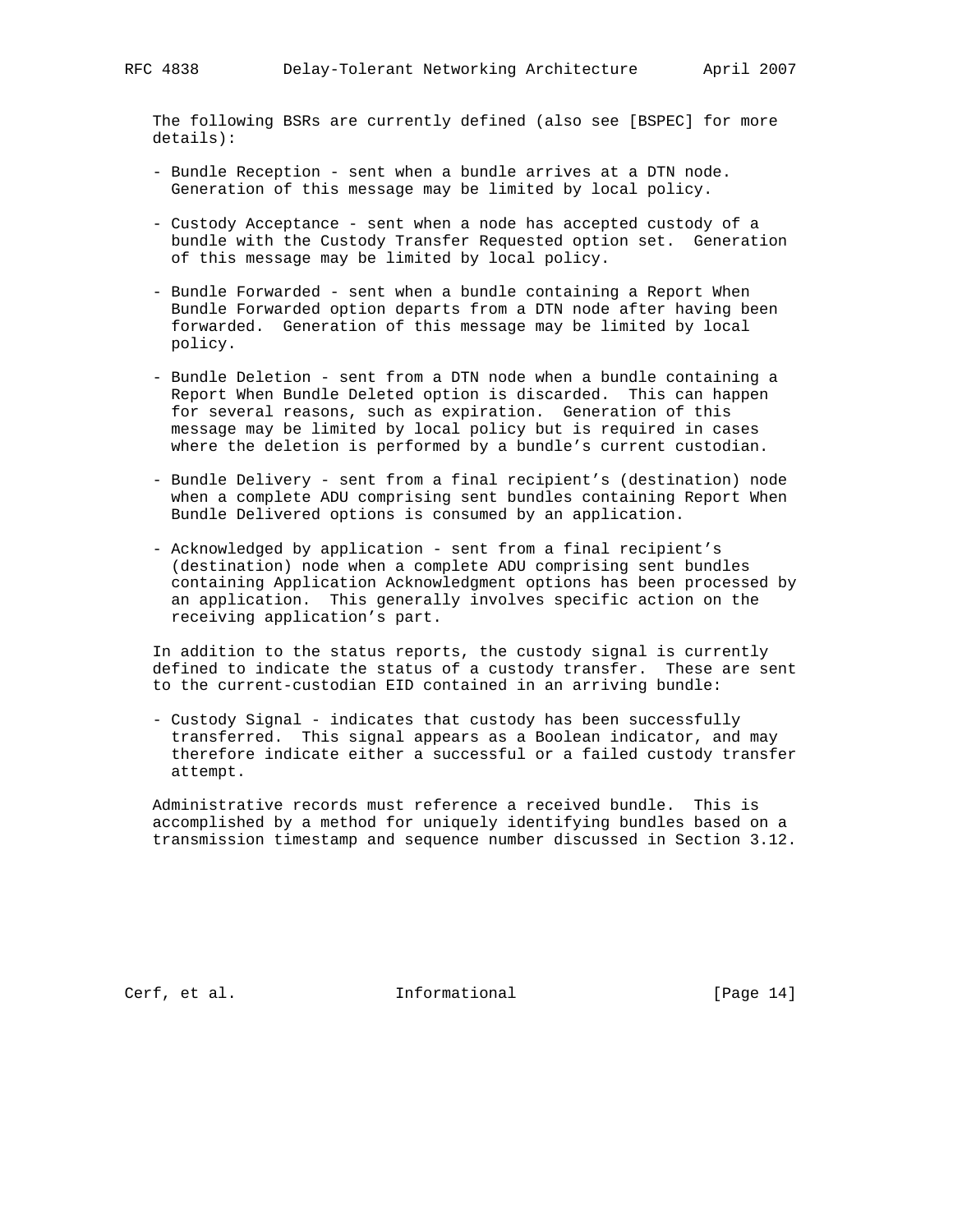# 3.7. Primary Bundle Fields

 The bundles carried between and among DTN nodes obey a standard bundle protocol specified in [BSPEC]. Here we provide an overview of most of the fields carried with every bundle. The protocol is designed with a mandatory primary block, an optional payload block (which contains the ADU data itself), and a set of optional extension blocks. Blocks may be cascaded in a way similar to extension headers in IPv6. The following selected fields are all present in the primary block, and therefore are present for every bundle and fragment:

- Creation Timestamp a concatenation of the bundle's creation time and a monotonically increasing sequence number such that the creation timestamp is guaranteed to be unique for each ADU originating from the same source. The creation timestamp is based on the time-of-day an application requested an ADU to be sent (not when the corresponding bundle(s) are sent into the network). DTN nodes are assumed to have a basic time synchronization capability (see Section 3.12).
- Lifespan the time-of-day at which the message is no longer useful. If a bundle is stored in the network (including the source's DTN node) when its lifespan is reached, it may be discarded. The lifespan of a bundle is expressed as an offset relative to its creation time.
- Class of Service Flags indicates the delivery options and priority class for the bundle. Priority classes may be one of bulk, normal, or expedited. See Section 3.6.1.
- Source EID EID of the source (the first sender).
- Destination EID EID of the destination (the final intended recipient(s)).
- Report-To Endpoint ID an EID identifying where reports (return receipt, route-tracing functions) should be sent. This may or may not identify the same endpoint as the Source EID.
- Custodian EID EID of the current custodian of a bundle (if any).

 The payload block indicates information about the contained payload (e.g., its length) and the payload itself. In addition to the fields found in the primary and payload blocks, each bundle may have fields in additional blocks carried with each bundle. See [BSPEC] for additional details.

Cerf, et al. 1nformational [Page 15]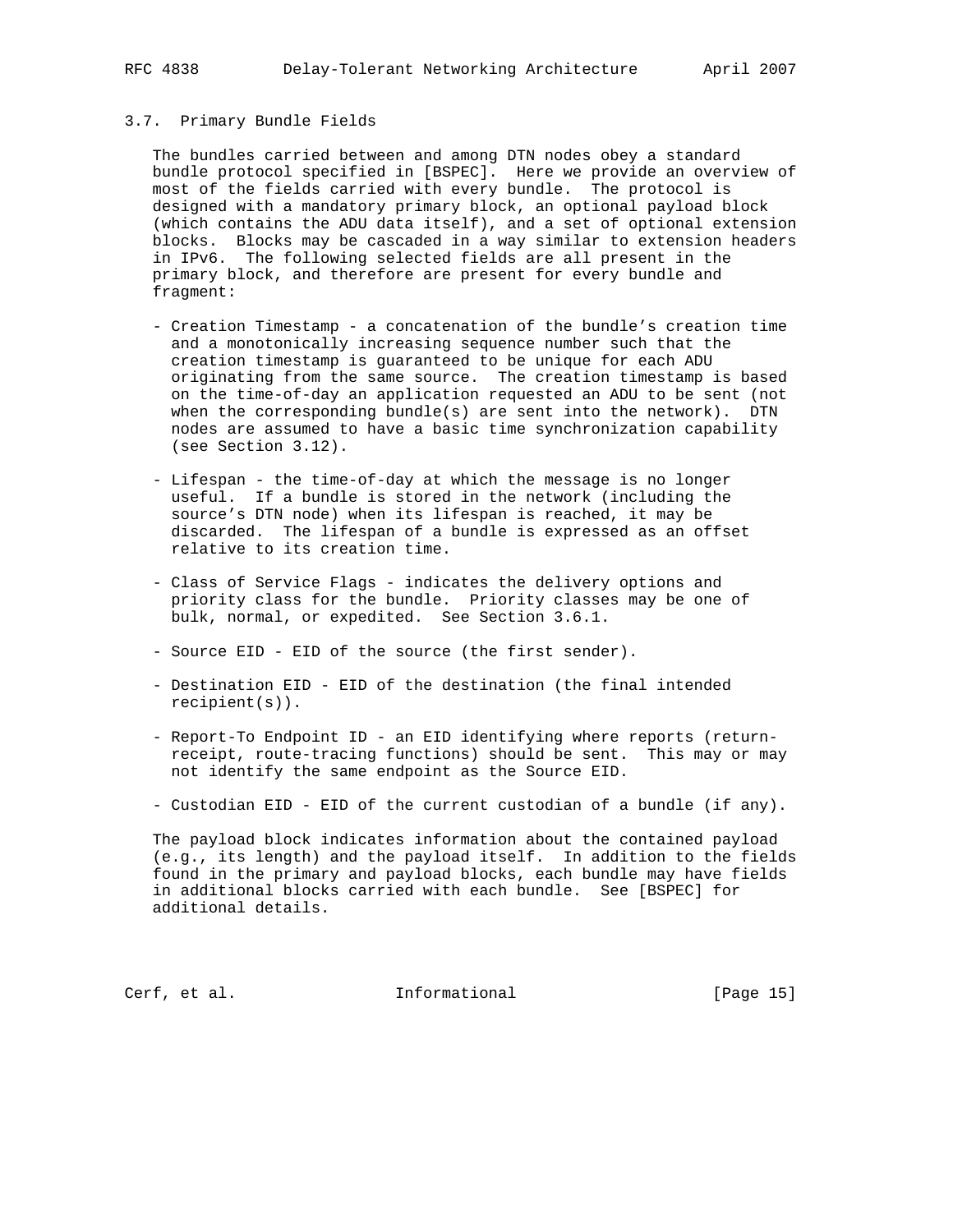#### 3.8. Routing and Forwarding

 The DTN architecture provides a framework for routing and forwarding at the bundle layer for unicast, anycast, and multicast messages. Because nodes in a DTN network might be interconnected using more than one type of underlying network technology, a DTN network is best described abstractly using a \*multigraph\* (a graph where vertices may be interconnected with more than one edge). Edges in this graph are, in general, time-varying with respect to their delay and capacity and directional because of the possibility of one-way connectivity. When an edge has zero capacity, it is considered to not be connected.

 Because edges in a DTN graph may have significant delay, it is important to distinguish where time is measured when expressing an edge's capacity or delay. We adopt the convention of expressing capacity and delay as functions of time where time is measured at the point where data is inserted into a network edge. For example, consider an edge having capacity  $C(t)$  and delay  $D(t)$  at time t. If B bits are placed in this edge at time t, they completely arrive by time  $t + D(t) + (1/C(t))^*B$ . We assume  $C(t)$  and  $D(t)$  do not change significantly during the interval  $[t, t+D(t)+(1/C(t))^*B]$ .

 Because edges may vary between positive and zero capacity, it is possible to describe a period of time (interval) during which the capacity is strictly positive, and the delay and capacity can be considered to be constant [AF03]. This period of time is called a "contact". In addition, the product of the capacity and the interval is known as a contact's "volume". If contacts and their volumes are known ahead of time, intelligent routing and forwarding decisions can be made (optimally for small networks) [JFP04]. Optimally using a contact's volume, however, requires the ability to divide large ADUs and bundles into smaller routable units. This is provided by DTN fragmentation (see Section 3.9).

 When delivery paths through a DTN graph are lossy or contact intervals and volumes are not known precisely ahead of time, routing computations become especially challenging. How to handle these situations is an active area of work in the (emerging) research area of delay tolerant networking.

### 3.8.1. Types of Contacts

 Contacts typically fall into one of several categories, based largely on the predictability of their performance characteristics and whether some action is required to bring them into existence. To date, the following major types of contacts have been defined:

Cerf, et al. 1nformational [Page 16]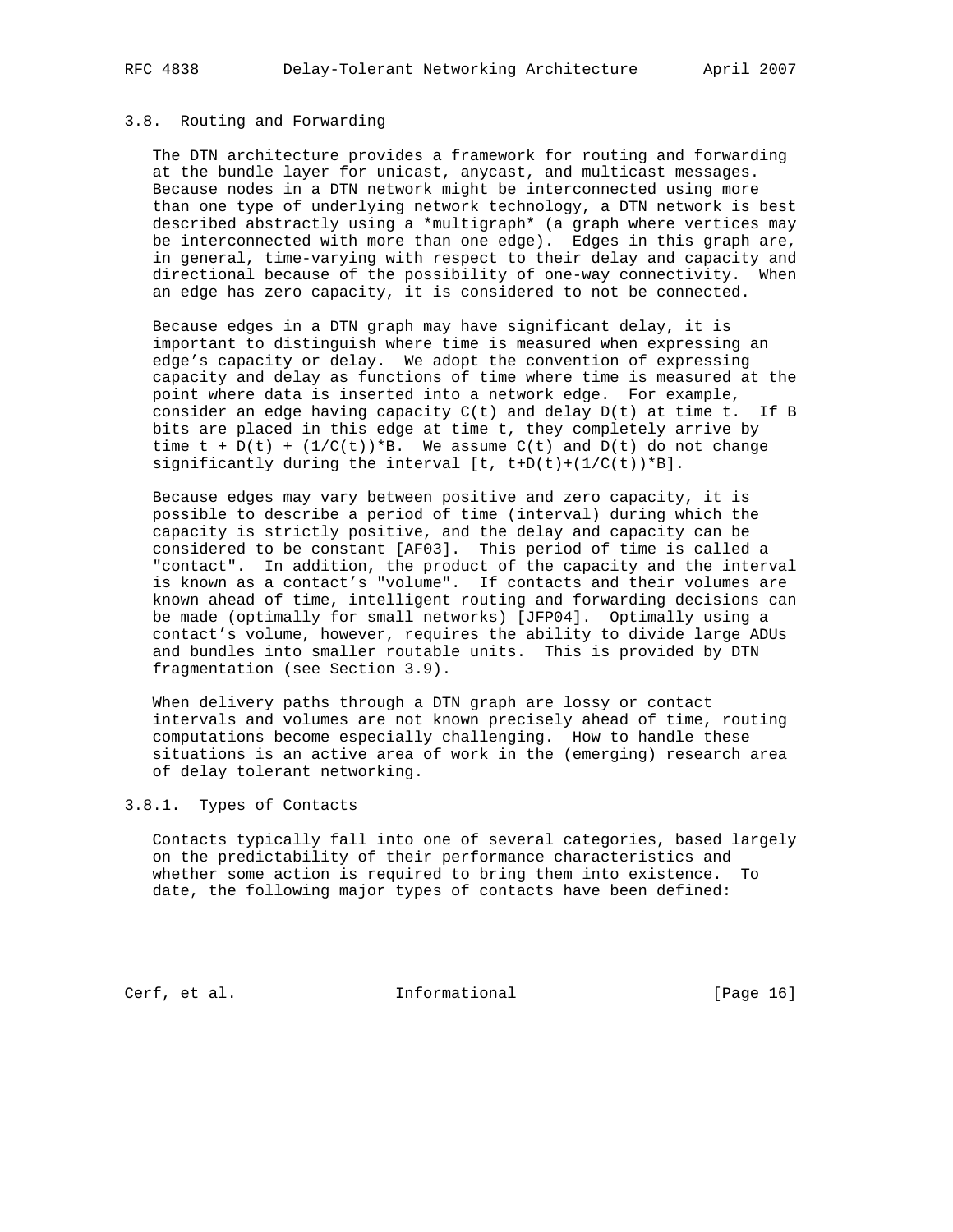#### Persistent Contacts

 Persistent contacts are always available (i.e., no connection initiation action is required to instantiate a persistent contact). An 'always-on' Internet connection such as a DSL or Cable Modem connection would be a representative of this class.

On-Demand Contacts

 On-Demand contacts require some action in order to instantiate, but then function as persistent contacts until terminated. A dial-up connection is an example of an On-Demand contact (at least, from the viewpoint of the dialer; it may be viewed as an Opportunistic Contact, below, from the viewpoint of the dial-up service provider).

Intermittent - Scheduled Contacts

 A scheduled contact is an agreement to establish a contact at a particular time, for a particular duration. An example of a scheduled contact is a link with a low-earth orbiting satellite. A node's list of contacts with the satellite can be constructed from the satellite's schedule of view times, capacities, and latencies. Note that for networks with substantial delays, the notion of the "particular time" is delay-dependent. For example, a single scheduled contact between Earth and Mars would not be at the same instant in each location, but would instead be offset by the (non-negligible) propagation delay.

Intermittent - Opportunistic Contacts

 Opportunistic contacts are not scheduled, but rather present themselves unexpectedly. For example, an unscheduled aircraft flying overhead and beaconing, advertising its availability for communication, would present an opportunistic contact. Another type of opportunistic contact might be via an infrared or Bluetooth communication link between a personal digital assistant (PDA) and a kiosk in an airport concourse. The opportunistic contact begins as the PDA is brought near the kiosk, lasting an undetermined amount of time (i.e., until the link is lost or terminated).

Intermittent - Predicted Contacts

 Predicted contacts are based on no fixed schedule, but rather are predictions of likely contact times and durations based on a history of previously observed contacts or some other information. Given a great enough confidence in a predicted contact, routes may

Cerf, et al. **Informational** [Page 17]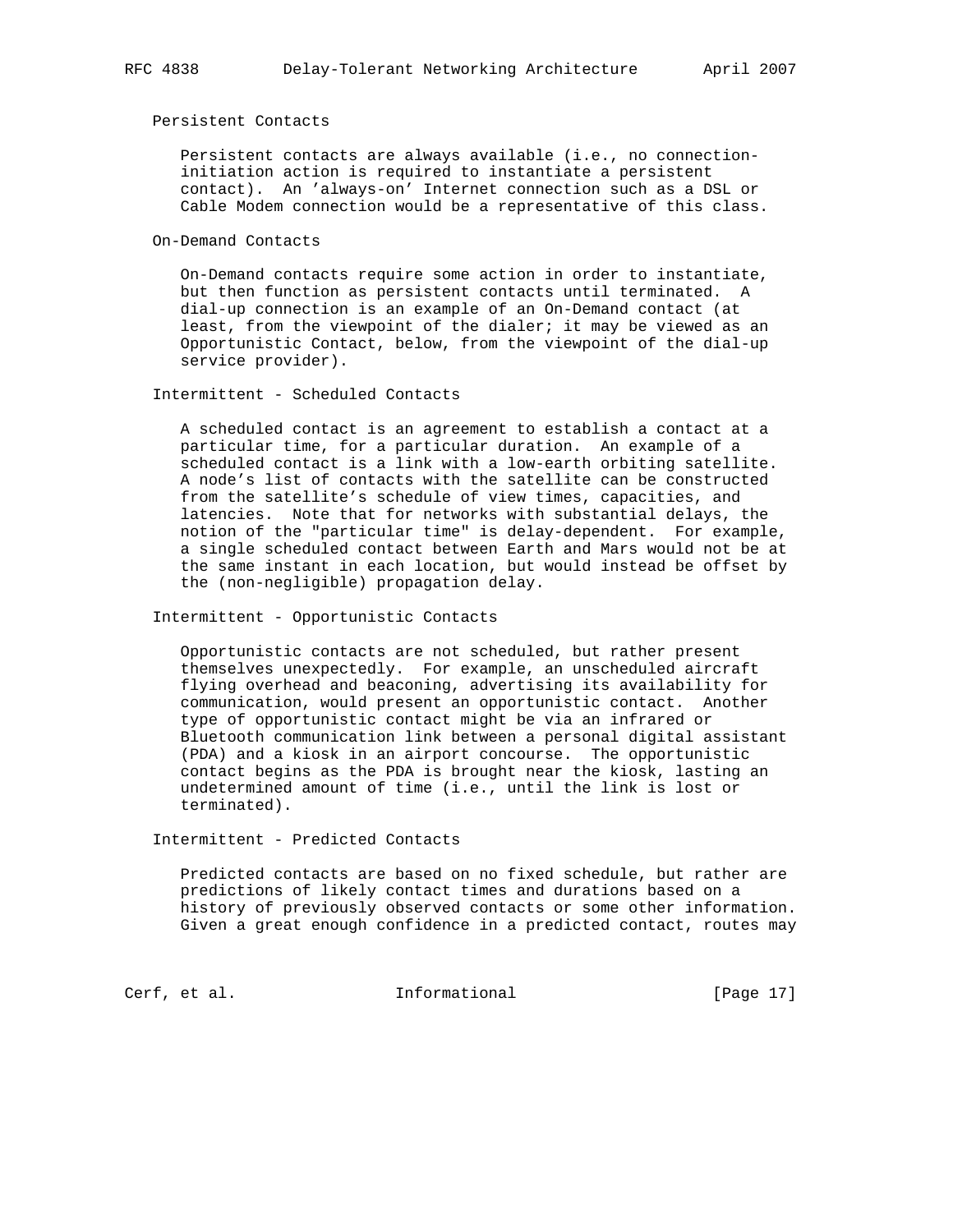be chosen based on this information. This is an active research area, and a few approaches having been proposed [LFC05].

### 3.9. Fragmentation and Reassembly

 DTN fragmentation and reassembly are designed to improve the efficiency of bundle transfers by ensuring that contact volumes are fully utilized and by avoiding retransmission of partially-forwarded bundles. There are two forms of DTN fragmentation/reassembly:

#### Proactive Fragmentation

 A DTN node may divide a block of application data into multiple smaller blocks and transmit each such block as an independent bundle. In this case, the \*final destination(s)\* are responsible for extracting the smaller blocks from incoming bundles and reassembling them into the original larger bundle and, ultimately, ADU. This approach is called proactive fragmentation because it is used primarily when contact volumes are known (or predicted) in advance.

## Reactive Fragmentation

 DTN nodes sharing an edge in the DTN graph may fragment a bundle cooperatively when a bundle is only partially transferred. In this case, the receiving bundle layer modifies the incoming bundle to indicate it is a fragment, and forwards it normally. The previous- hop sender may learn (via convergence-layer protocols, see Section 6) that only a portion of the bundle was delivered to the next hop, and send the remaining portion(s) when subsequent contacts become available (possibly to different next-hops if routing changes). This is called reactive fragmentation because the fragmentation process occurs after an attempted transmission has taken place.

 As an example, consider a ground station G, and two store-and forward satellites S1 and S2, in opposite low-earth orbit. While G is transmitting a large bundle to S1, a reliable transport layer protocol below the bundle layer at each indicates the transmission has terminated, but that half the transfer has completed successfully. In this case, G can form a smaller bundle fragment consisting of the second half of the original bundle and forward it to S2 when available. In addition, S1 (now out of range of G) can form a new bundle consisting of the first half of the original bundle and forward it to whatever next  $hop(s)$  it deems appropriate.

Cerf, et al. 1nformational [Page 18]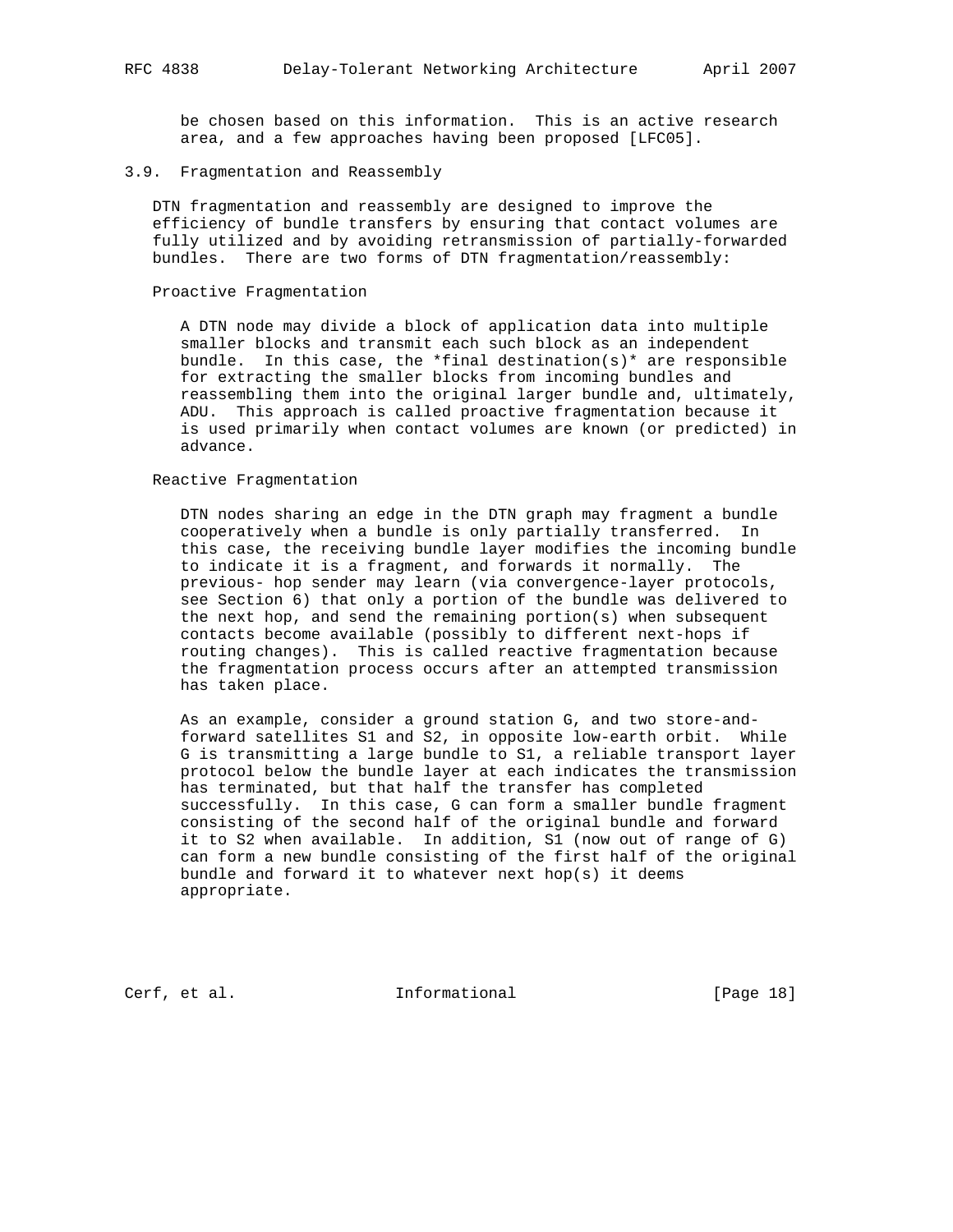The reactive fragmentation capability is not required to be available in every DTN implementation, as it requires a certain level of support from underlying protocols that may not be present, and presents significant challenges with respect to handling digital signatures and authentication codes on messages. When a signed message is only partially received, most message authentication codes will fail. When DTN security is present and enabled, it may therefore be necessary to proactively fragment large bundles into smaller units that are more convenient for digital signatures.

 Even if reactive fragmentation is not present in an implementation, the ability to reassemble fragments at a destination is required in order to support DTN fragmentation. Furthermore, for contacts with volumes that are small compared to typical bundle sizes, some incremental delivery approach must be used (e.g., checkpoint/restart) to prevent data delivery livelock. Reactive fragmentation is one such approach, but other protocol layers could potentially handle this issue as well.

#### 3.10. Reliability and Custody Transfer

 The most basic service provided by the bundle layer is unacknowledged, prioritized (but not guaranteed) unicast message delivery. It also provides two options for enhancing delivery reliability: end-to-end acknowledgments and custody transfer. Applications wishing to implement their own end-to-end message reliability mechanisms are free to utilize the acknowledgment. The custody transfer feature of the DTN architecture only specifies a coarse-grained retransmission capability, described next.

 Transmission of bundles with the Custody Transfer Requested option specified generally involves moving the responsibility for reliable delivery of an ADU's bundles among different DTN nodes in the network. For unicast delivery, this will typically involve moving bundles "closer" (in terms of some routing metric) to their ultimate destination(s), and retransmitting when necessary. The nodes receiving these bundles along the way (and agreeing to accept the reliable delivery responsibility) are called "custodians". The movement of a bundle (and its delivery responsibility) from one node to another is called a "custody transfer". It is analogous to a database commit transaction [FHM03]. The exact meaning and design of custody transfer for multicast and anycast delivery remains to be fully explored.

 Custody transfer allows the source to delegate retransmission responsibility and recover its retransmission-related resources relatively soon after sending a bundle (on the order of the minimum round-trip time to the first bundle  $hop(s)$ ). Not all nodes in a DTN

Cerf, et al. 1nformational [Page 19]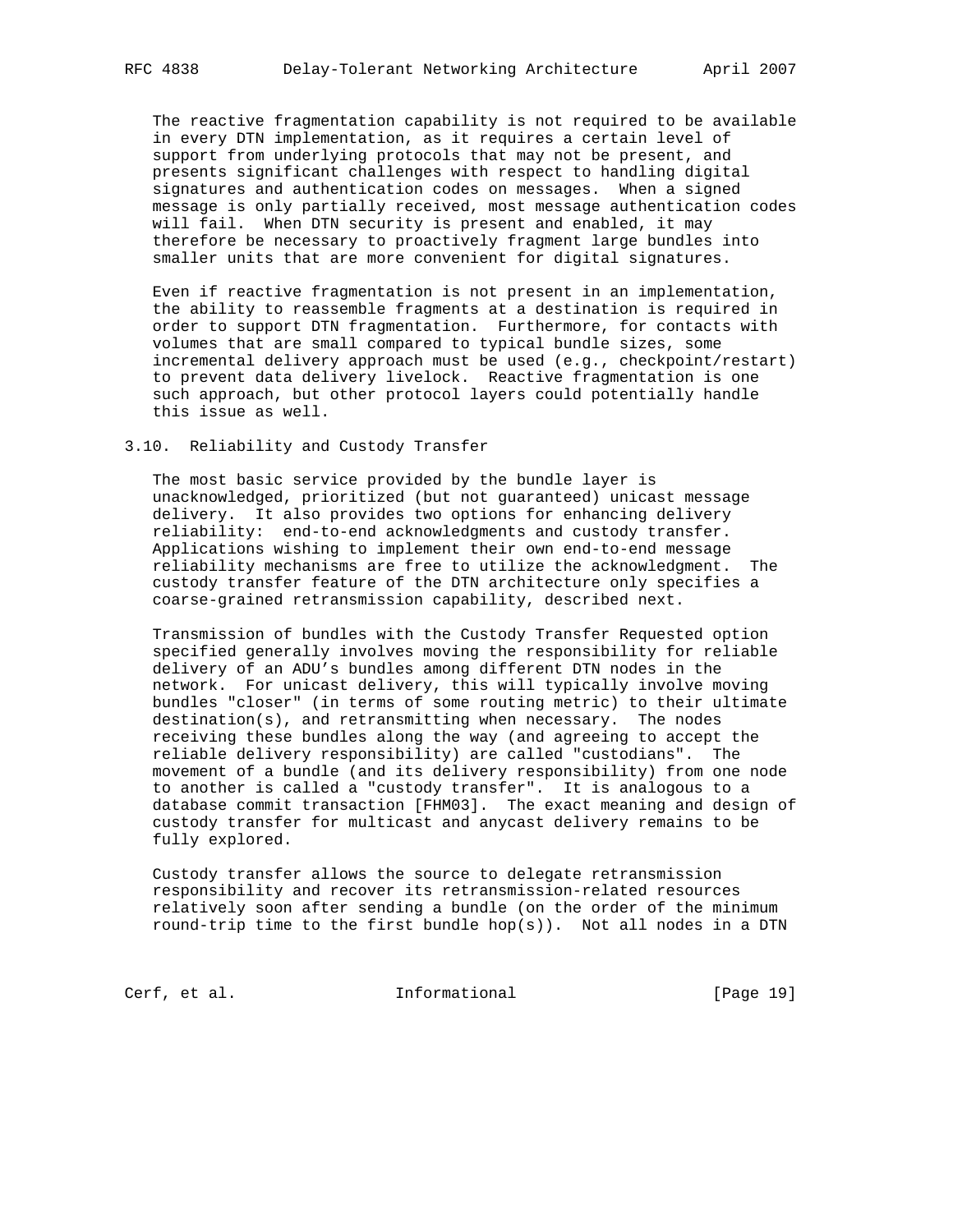are required by the DTN architecture to accept custody transfers, so it is not a true 'hop-by-hop' mechanism. For example, some nodes may have sufficient storage resources to sometimes act as custodians, but may elect to not offer such services when congested or running low on power.

 The existence of custodians can alter the way DTN routing is performed. In some circumstances, it may be beneficial to move a bundle to a custodian as quickly as possible even if the custodian is further away (in terms of distance, time or some routing metric) from the bundle's final destination(s) than some other reachable node. Designing a system with this capability involves constructing more than one routing graph, and is an area of continued research.

 Custody transfer in DTN not only provides a method for tracking bundles that require special handling and identifying DTN nodes that participate in custody transfer, it also provides a (weak) mechanism for enhancing the reliability of message delivery. Generally speaking, custody transfer relies on underlying reliable delivery protocols of the networks that it operates over to provide the primary means of reliable transfer from one bundle node to the next (set). However, when custody transfer is requested, the bundle layer provides an additional coarse-grained timeout and retransmission mechanism and an accompanying (bundle-layer) custodian-to-custodian acknowledgment signaling mechanism. When an application does \*not\* request custody transfer, this bundle layer timeout and retransmission mechanism is typically not employed, and successful bundle layer delivery depends solely on the reliability mechanisms of the underlying protocols.

 When a node accepts custody for a bundle that contains the Custody Transfer Requested option, a Custody Transfer Accepted Signal is sent by the bundle layer to the Current Custodian EID contained in the primary bundle block. In addition, the Current Custodian EID is updated to contain one of the forwarding node's (unicast) EIDs before the bundle is forwarded.

 When an application requests an ADU to be delivered with custody transfer, the request is advisory. In some circumstances, a source of a bundle for which custody transfer has been requested may not be able to provide this service. In such circumstances, the subject bundle may traverse multiple DTN nodes before it obtains a custodian. Bundles in this condition are specially marked with their Current Custodian EID field set to a null endpoint. In cases where applications wish to require the source to take custody of the bundle, they may supply the Source Node Custody Acceptance Required

Cerf, et al. 1nformational [Page 20]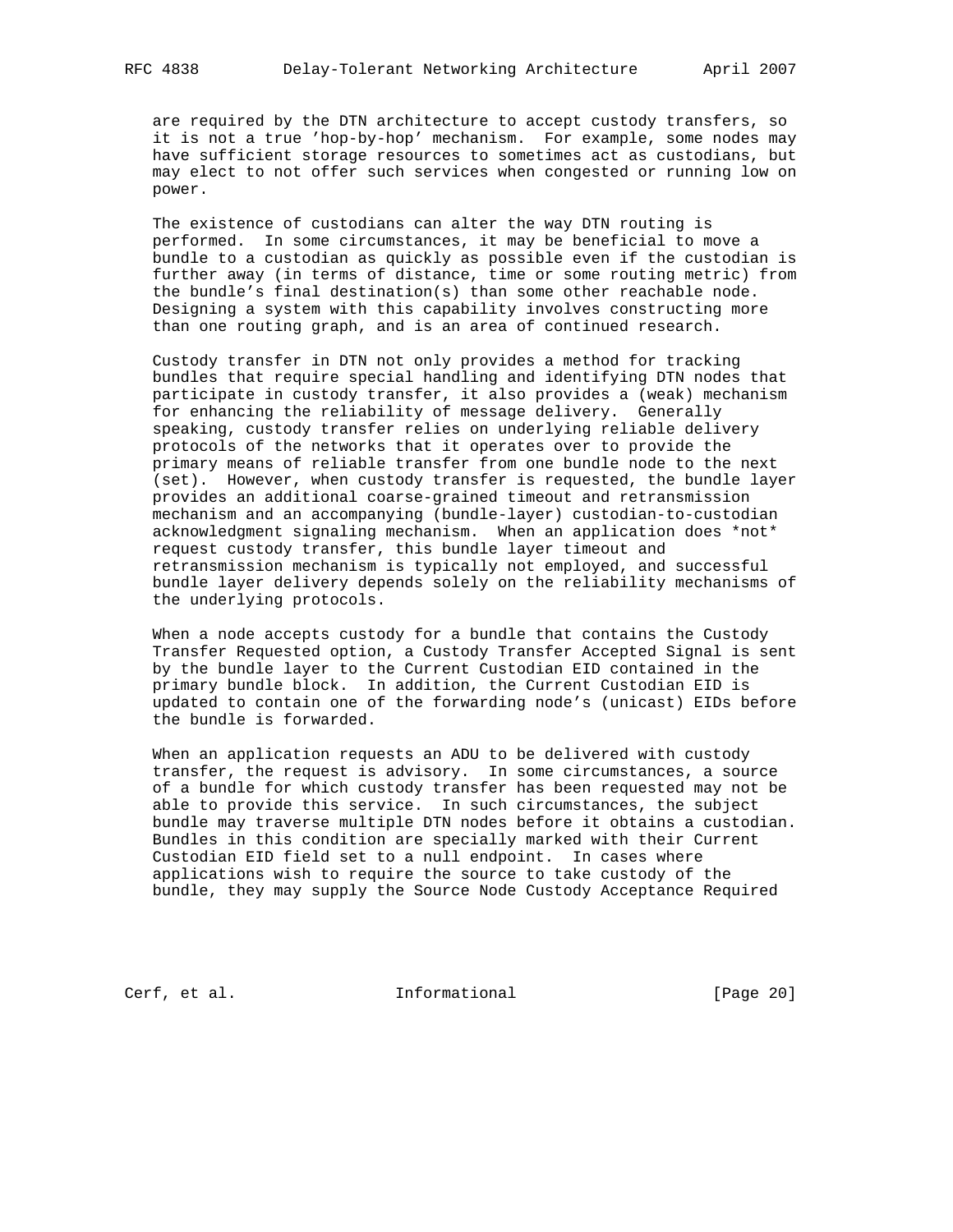delivery option. This may be useful to applications that desire a continuous "chain" of custody or that wish to exit after being ensured their data is safely held in a custodian.

 In a DTN network where one or more custodian-to-custodian hops are strictly one directional (and cannot be reversed), the DTN custody transfer mechanism will be affected over such hops due to the lack of any way to receive a custody signal (or any other information) back across the path, resulting in the expiration of the bundle at the ingress to the one-way hop. This situation does not necessarily mean the bundle has been lost; nodes on the other side of the hop may continue to transfer custody, and the bundle may be delivered successfully to its destination(s). However, in this circumstance a source that has requested to receive expiration BSRs for this bundle will receive an expiration report for the bundle, and possibly conclude (incorrectly) that the bundle has been discarded and not delivered. Although this problem cannot be fully solved in this situation, a mechanism is provided to help ameliorate the seemingly incorrect information that may be reported when the bundle expires after having been transferred over a one-way hop. This is accomplished by the node at the ingress to the one-way hop reporting the existence of a known one-way path using a variant of a bundle status report. These types of reports are provided if the subject bundle requests the report using the 'Report When Bundle Forwarded' delivery option.

3.11. DTN Support for Proxies and Application Layer Gateways

 One of the aims of DTN is to provide a common method for interconnecting application layer gateways and proxies. In cases where existing Internet applications can be made to tolerate delays, local proxies can be constructed to benefit from the existing communication capabilities provided by DTN [S05, T02]. Making such proxies compatible with DTN reduces the burden on the proxy author from being concerned with how to implement routing and reliability management and allows existing TCP/IP-based applications to operate unmodified over a DTN-based network.

 When DTN is used to provide a form of tunnel encapsulation for other protocols, it can be used in constructing overlay networks comprised of application layer gateways. The application acknowledgment capability is designed for such circumstances. This provides a common way for remote application layer gateways to signal the success or failure of non-DTN protocol operations initiated as a result of receiving DTN ADUs. Without this capability, such indicators would have to be implemented by applications themselves in non-standard ways.

Cerf, et al. 1nformational [Page 21]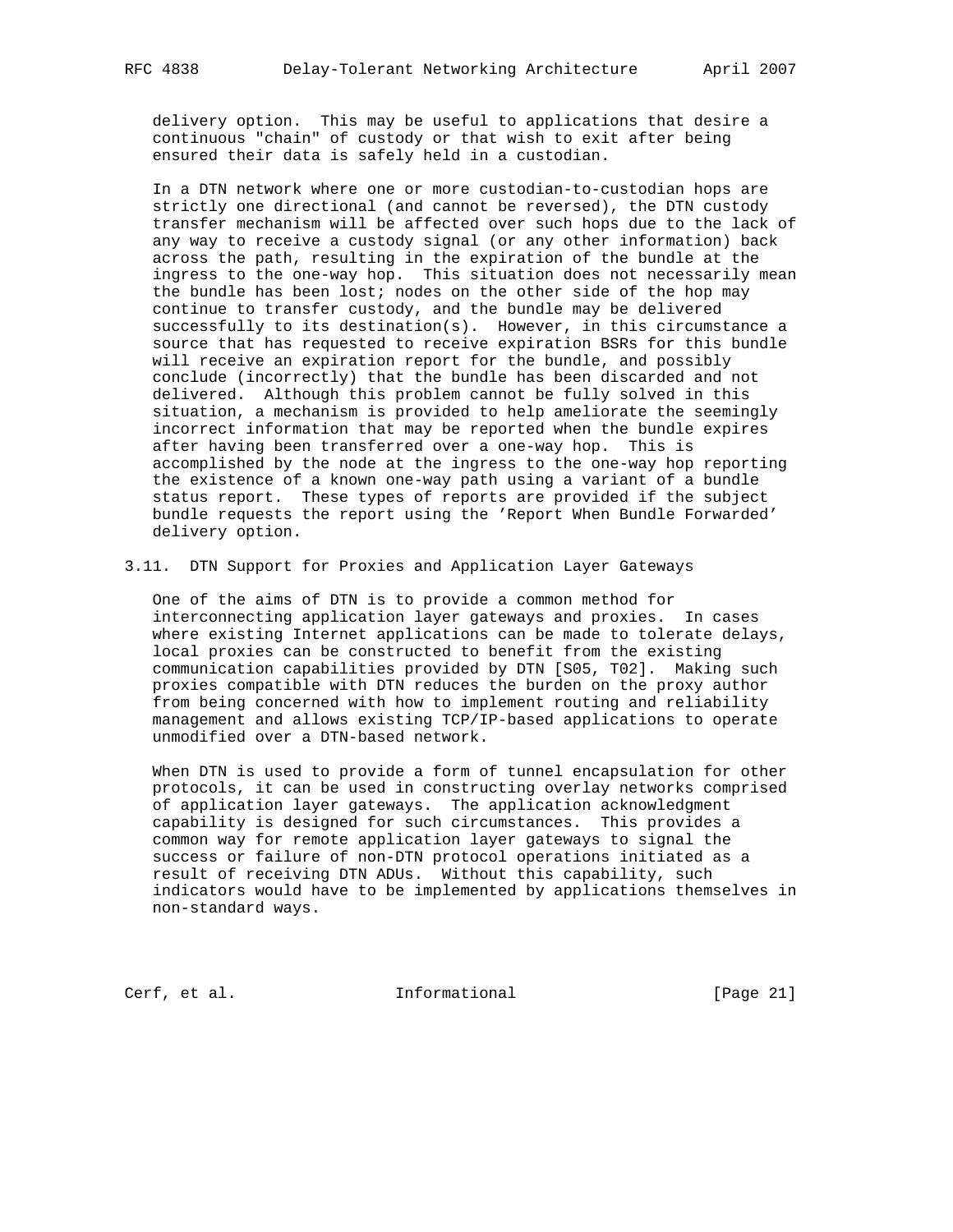#### 3.12. Timestamps and Time Synchronization

 The DTN architecture depends on time synchronization among DTN nodes (supported by external, non-DTN protocols) for four primary purposes: bundle and fragment identification, routing with scheduled or predicted contacts, bundle expiration time computations, and application registration expiration.

 Bundle identification and expiration are supported by placing a creation timestamp and an explicit expiration field (expressed in seconds after the source timestamp) in each bundle. The origination timestamps on arriving bundles are made available to consuming applications in ADUs they receive by some system interface function. Each set of bundles corresponding to an ADU is required to contain a timestamp unique to the sender's EID. The EID, timestamp, and data offset/length information together uniquely identify a bundle. Unique bundle identification is used for a number of purposes, including custody transfer and reassembly of bundle fragments.

 Time is also used in conjunction with application registrations. When an application expresses its desire to receive ADUs destined for a particular EID, this registration is only maintained for a finite period of time, and may be specified by the application. For multicast registrations, an application may also specify a time range or "interest interval" for its registration. In this case, traffic sent to the specified EID any time during the specified interval will eventually be delivered to the application (unless such traffic has expired due to the expiration time provided by the application at the source or some other reason prevents such delivery).

### 3.13. Congestion and Flow Control at the Bundle Layer

 The subject of congestion control and flow control at the bundle layer is one on which the authors of this document have not yet reached complete consensus. We have unresolved concerns about the efficiency and efficacy of congestion and flow control schemes implemented across long and/or highly variable delay environments, especially with the custody transfer mechanism that may require nodes to retain bundles for long periods of time.

 For the purposes of this document, we define "flow control" as a means of assuring that the average rate at which a sending node transmits data to a receiving node does not exceed the average rate at which the receiving node is prepared to receive data from that sender. (Note that this is a generalized notion of flow control, rather than one that applies only to end-to-end communication.) We define "congestion control" as a means of assuring that the aggregate rate at which all traffic sources inject data into a network does not

Cerf, et al. 1nformational [Page 22]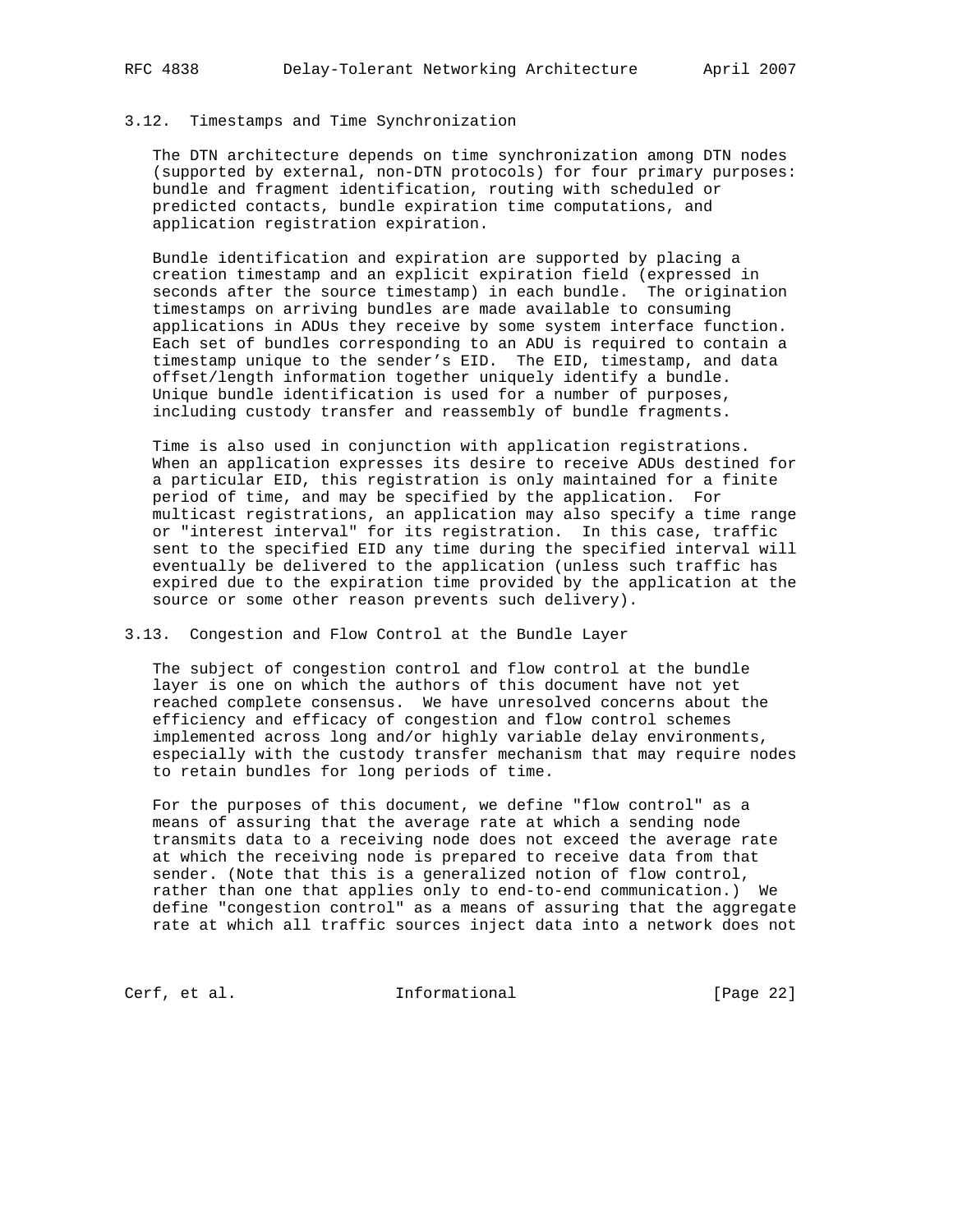exceed the maximum aggregate rate at which the network can deliver data to destination nodes over time. If flow control is propagated backward from congested nodes toward traffic sources, then the flow control mechanism can be used as at least a partial solution to the problem of congestion as well.

 DTN flow control decisions must be made within the bundle layer itself based on information about resources (in this case, primarily persistent storage) available within the bundle node. When storage resources become scarce, a DTN node has only a certain degree of freedom in handling the situation. It can always discard bundles which have expired -- an activity DTN nodes should perform regularly in any case. If it ordinarily is willing to accept custody for bundles, it can cease doing so. If storage resources are available elsewhere in the network, it may be able to make use of them in some way for bundle storage. It can also discard bundles which have not expired but for which it has not accepted custody. A node must avoid discarding bundles for which it has accepted custody, and do so only as a last resort. Determining when a node should engage in or cease to engage in custody transfers is a resource allocation and scheduling problem of current research interest.

 In addition to the bundle layer mechanisms described above, a DTN node may be able to avail itself of support from lower-layer protocols in affecting its own resource utilization. For example, a DTN node receiving a bundle using TCP/IP might intentionally slow down its receiving rate by performing read operations less frequently in order to reduce its offered load. This is possible because TCP provides its own flow control, so reducing the application data consumption rate could effectively implement a form of hop-by-hop flow control. Unfortunately, it may also lead to head-of-line blocking issues, depending on the nature of bundle multiplexing within a TCP connection. A protocol with more relaxed ordering constraints (e.g. SCTP [RFC2960]) might be preferable in such circumstances.

Congestion control is an ongoing research topic.

### 3.14. Security

 The possibility of severe resource scarcity in some delay-tolerant networks dictates that some form of authentication and access control to the network itself is required in many circumstances. It is not acceptable for an unauthorized user to flood the network with traffic easily, possibly denying service to authorized users. In many cases it is also not acceptable for unauthorized traffic to be forwarded over certain network links at all. This is especially true for exotic, mission-critical links. In light of these considerations,

Cerf, et al. 1nformational [Page 23]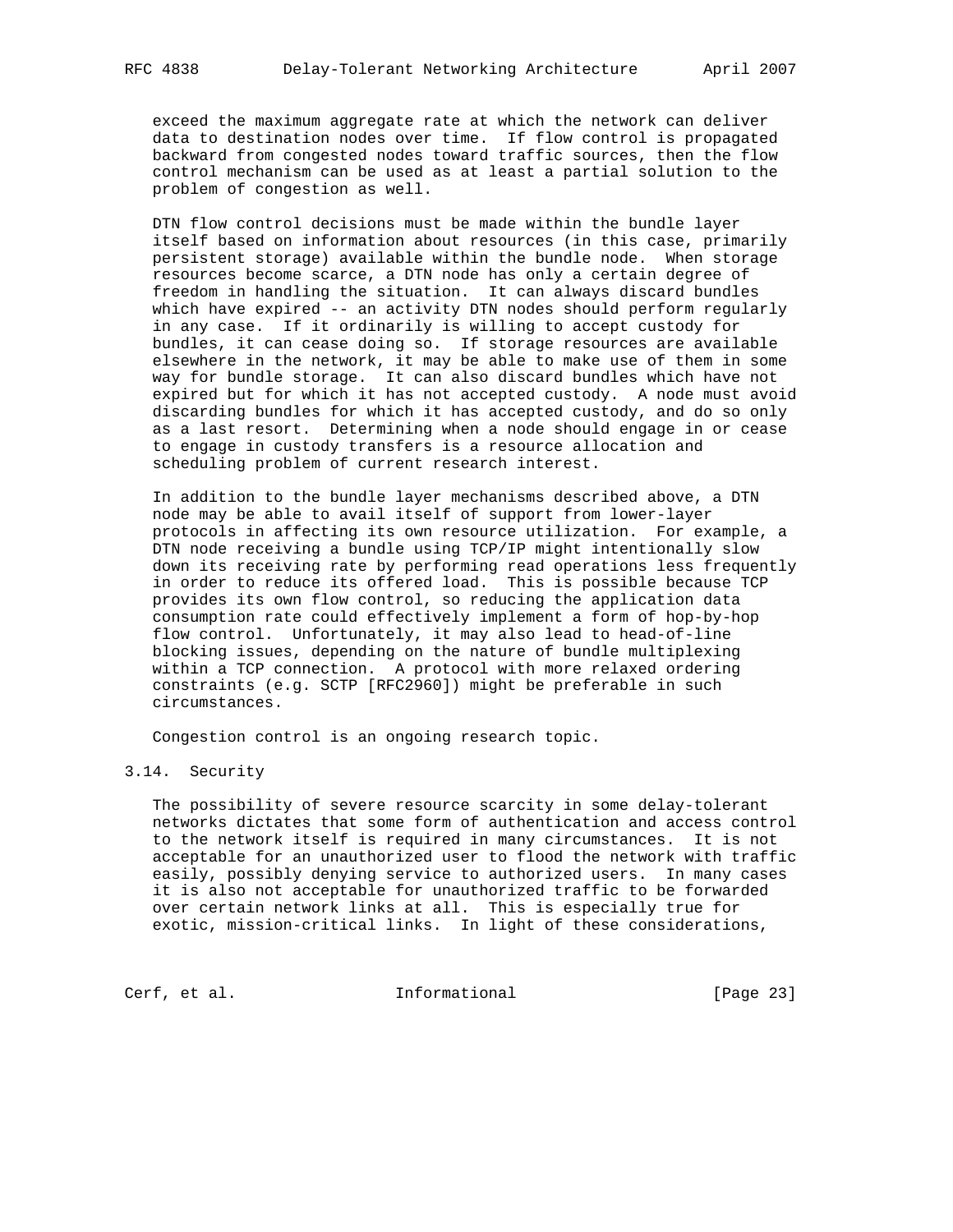several goals are established for the security component of the DTN architecture:

- Promptly prevent unauthorized applications from having their data carried through or stored in the DTN.
- Prevent unauthorized applications from asserting control over the DTN infrastructure.
- Prevent otherwise authorized applications from sending bundles at a rate or class of service for which they lack permission.
- Promptly discard bundles that are damaged or improperly modified in transit.
- Promptly detect and de-authorize compromised entities.

 Many existing authentication and access control protocols designed for operation in low-delay, connected environments may not perform well in DTNs. In particular, updating access control lists and revoking ("blacklisting") credentials may be especially difficult. Also, approaches that require frequent access to centralized servers to complete an authentication or authorization transaction are not attractive. The consequences of these difficulties include delays in the onset of communication, delays in detecting and recovering from system compromise, and delays in completing transactions due to inappropriate access control or authentication settings.

 To help satisfy these security requirements in light of the challenges, the DTN architecture adopts a standard but optionally deployed security architecture [DTNSEC] that utilizes hop-by-hop and end-to-end authentication and integrity mechanisms. The purpose of using both approaches is to be able to handle access control for data forwarding and storage separately from application-layer data integrity. While the end-to-end mechanism provides authentication for a principal such as a user (of which there may be many), the hop by-hop mechanism is intended to authenticate DTN nodes as legitimate transceivers of bundles to each-other. Note that it is conceivable to construct a DTN in which only a subset of the nodes participate in the security mechanisms, resulting in a secure DTN overlay existing atop an insecure DTN overlay. This idea is relatively new and is still being explored.

 In accordance with the goals listed above, DTN nodes discard traffic as early as possible if authentication or access control checks fail. This approach meets the goals of removing unwanted traffic from being forwarded over specific high-value links, but also has the associated benefit of making denial-of-service attacks considerably harder to

Cerf, et al. 1nformational [Page 24]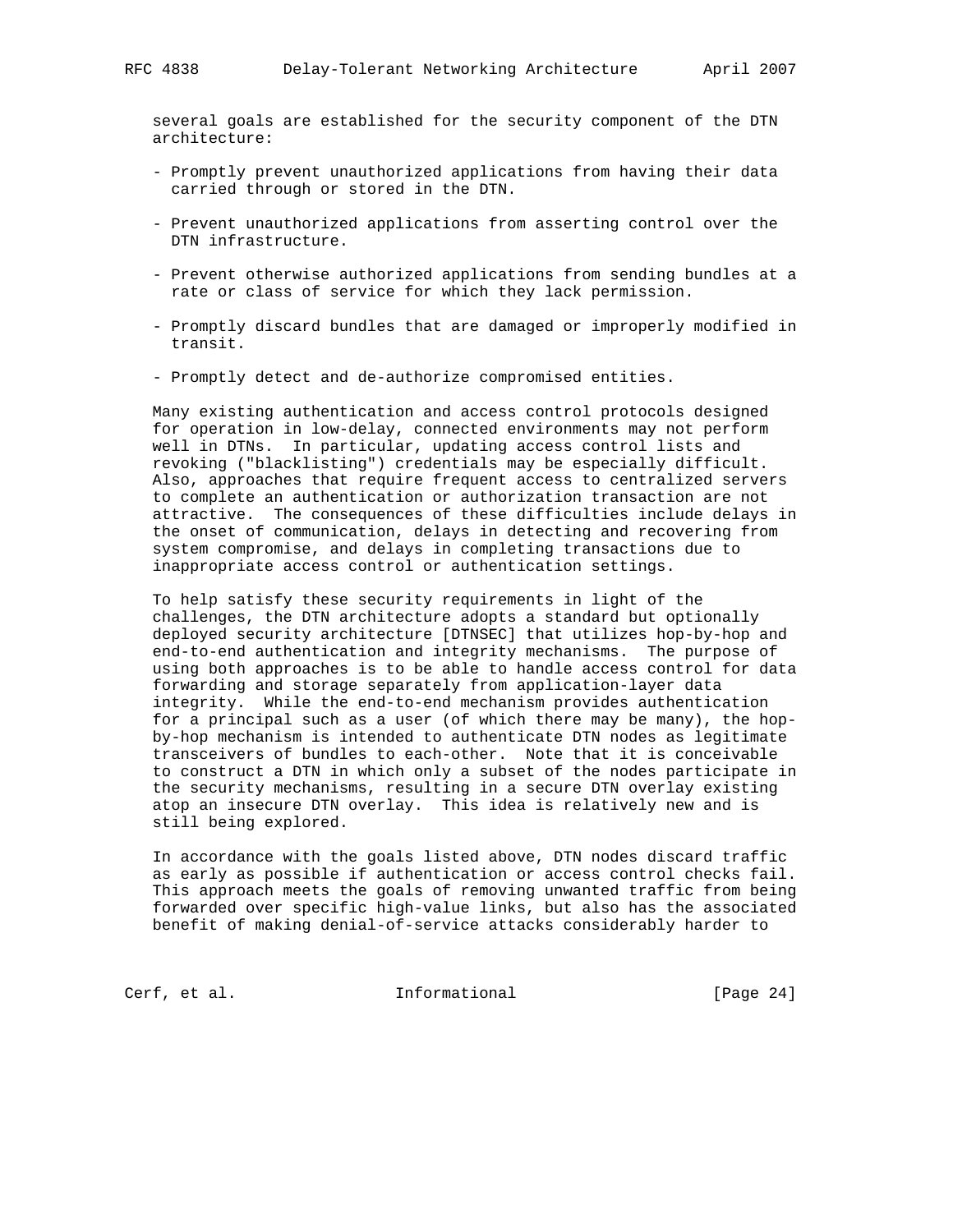mount more generally, as compared with conventional Internet routers. However, the obvious cost for this capability is potentially larger computation and credential storage overhead required at DTN nodes.

 For more detailed information on DTN security provisions, refer to [DTNSEC] and [DTNSOV].

4. State Management Considerations

 An important aspect of any networking architecture is its management of state. This section describes the state managed at the bundle layer and discusses how it is established and removed.

#### 4.1. Application Registration State

 In long/variable delay environments, an asynchronous application interface seems most appropriate. Such interfaces typically include methods for applications to register callback actions when certain triggering events occur (e.g., when ADUs arrive). These registrations create state information called application registration state.

 Application registration state is typically created by explicit request of the application, and is removed by a separate explicit request, but may also be removed by an application-specified timer (it is thus "firm" state). In most cases, there must be a provision for retaining this state across application and operating system termination/restart conditions because a client/server bundle round trip time may exceed the requesting application's execution time (or hosting system's uptime). In cases where applications are not automatically restarted but application registration state remains persistent, a method must be provided to indicate to the system what action to perform when the triggering event occurs (e.g., restarting some application, ignoring the event, etc.).

 To initiate a registration and thereby establish application registration state, an application specifies an Endpoint ID for which it wishes to receive ADUs, along with an optional time value indicating how long the registration should remain active. This operation is somewhat analogous to the bind() operation in the common sockets API.

 For registrations to groups (i.e., joins), a time interval may also be specified. The time interval refers to the range of origination times of ADUs sent to the specified EID. See Section 3.4 above for more details.

Cerf, et al. 1nformational [Page 25]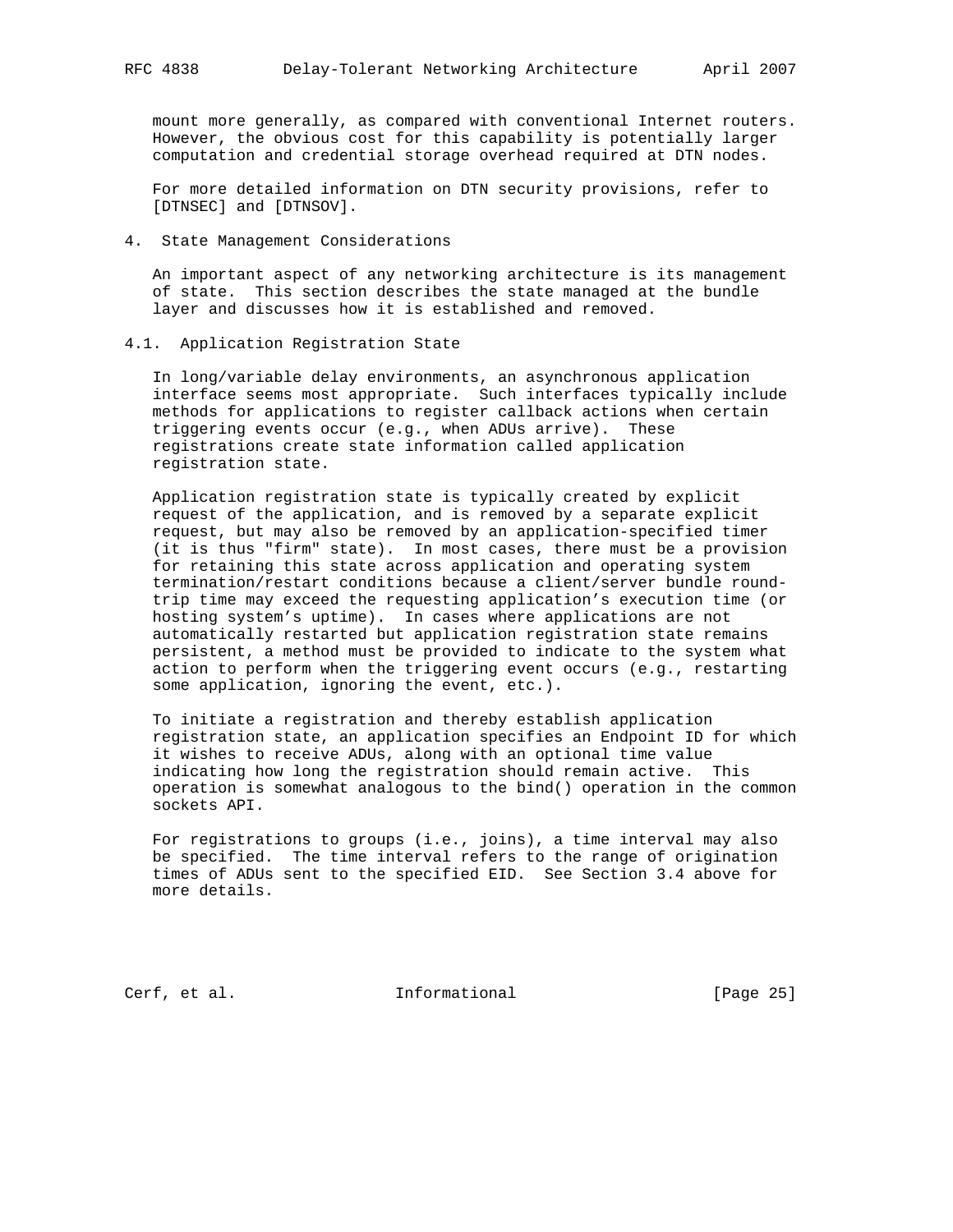## 4.2. Custody Transfer State

 Custody transfer state includes information required to keep account of bundles for which a node has taken custody, as well as the protocol state related to transferring custody for one or more of them. The accounting-related state is created when a bundle is received. Custody transfer retransmission state is created when a transfer of custody is initiated by forwarding a bundle with the custody transfer requested delivery option specified. Retransmission state and accounting state may be released upon receipt of one or more Custody Transfer Succeeded signals, indicating custody has been moved. In addition, the bundle's expiration time (possibly mitigated by local policy) provides an upper bound on the time when this state is purged from the system in the event that it is not purged explicitly due to receipt of a signal.

### 4.3. Bundle Routing and Forwarding State

 As with the Internet architecture, we distinguish between routing and forwarding. Routing refers to the execution of a (possibly distributed) algorithm for computing routing paths according to some objective function (see [JFP04], for example). Forwarding refers to the act of moving a bundle from one DTN node to another. Routing makes use of routing state (the RIB, or routing information base), while forwarding makes use of state derived from routing, and is maintained as forwarding state (the FIB, or forwarding information base). The structure of the FIB and the rules for maintaining it are implementation choices. In some DTNs, exchange of information used to update state in the RIB may take place on network paths distinct from those where exchange of application data takes place.

 The maintenance of state in the RIB is dependent on the type of routing algorithm being used. A routing algorithm may consider requested class of service and the location of potential custodians (for custody transfer, see section 3.10), and this information will tend to increase the size of the RIB. The separation between FIB and RIB is not required by this document, as these are implementation details to be decided by system implementers. The choice of routing algorithms is still under study.

 Bundles may occupy queues in nodes for a considerable amount of time. For unicast or anycast delivery, the amount of time is likely to be the interval between when a bundle arrives at a node and when it can be forwarded to its next hop. For multicast delivery of bundles, this could be significantly longer, up to a bundle's expiration time. This situation occurs when multicast delivery is utilized in such a way that nodes joining a group can obtain information previously sent to the group. In such cases, some nodes may act as "archivers" that

Cerf, et al. 1nformational [Page 26]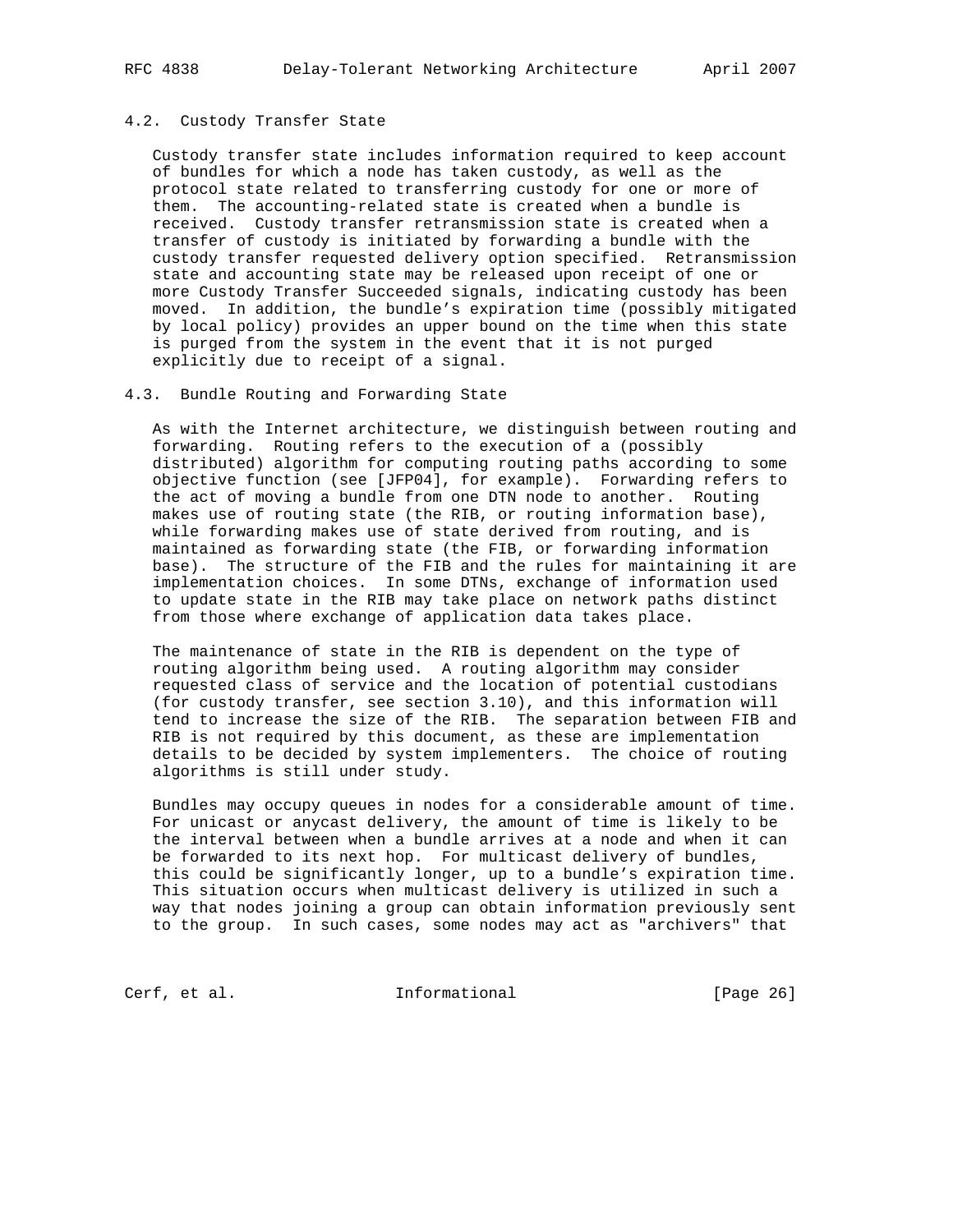provide copies of bundles to new participants that have already been delivered to other participants.

## 4.4. Security-Related State

 The DTN security approach described in [DTNSEC], when used, requires maintenance of state in all DTN nodes that use it. All such nodes are required to store their own private information (including their own policy and authentication material) and a block of information used to verify credentials. Furthermore, in most cases, DTN nodes will cache some public information (and possibly the credentials) of their next-hop (bundle) neighbors. All cached information has expiration times, and nodes are responsible for acquiring and distributing updates of public information and credentials prior to the expiration of the old set (in order to avoid a disruption in network service).

 In addition to basic end-to-end and hop-by-hop authentication, access control may be used in a DTN by one or more mechanisms such as capabilities or access control lists (ACLs). ACLs would represent another block of state present in any node that wishes to enforce security policy. ACLs are typically initialized at node configuration time and may be updated dynamically by DTN bundles or by some out of band technique. Capabilities or credentials may be revoked, requiring the maintenance of a revocation list ("black list", another form of state) to check for invalid authentication material that has already been distributed.

 Some DTNs may implement security boundaries enforced by selected nodes in the network, where end-to-end credentials may be checked in addition to checking the hop-by-hop credentials. (Doing so may require routing to be adjusted to ensure all bundles comprising each ADU pass through these points.) Public information used to verify end-to-end authentication will typically be cached at these points.

#### 4.5. Policy and Configuration State

 DTN nodes will contain some amount of configuration and policy information. Such information may alter the behavior of bundle forwarding. Examples of policy state include the types of cryptographic algorithms and access control procedures to use if DTN security is employed, whether nodes may become custodians, what types of convergence layer (see Section 6) and routing protocols are in use, how bundles of differing priorities should be scheduled, where and for how long bundles and other data is stored, what status reports may be generated or at what rate, etc.

Cerf, et al. 1nformational [Page 27]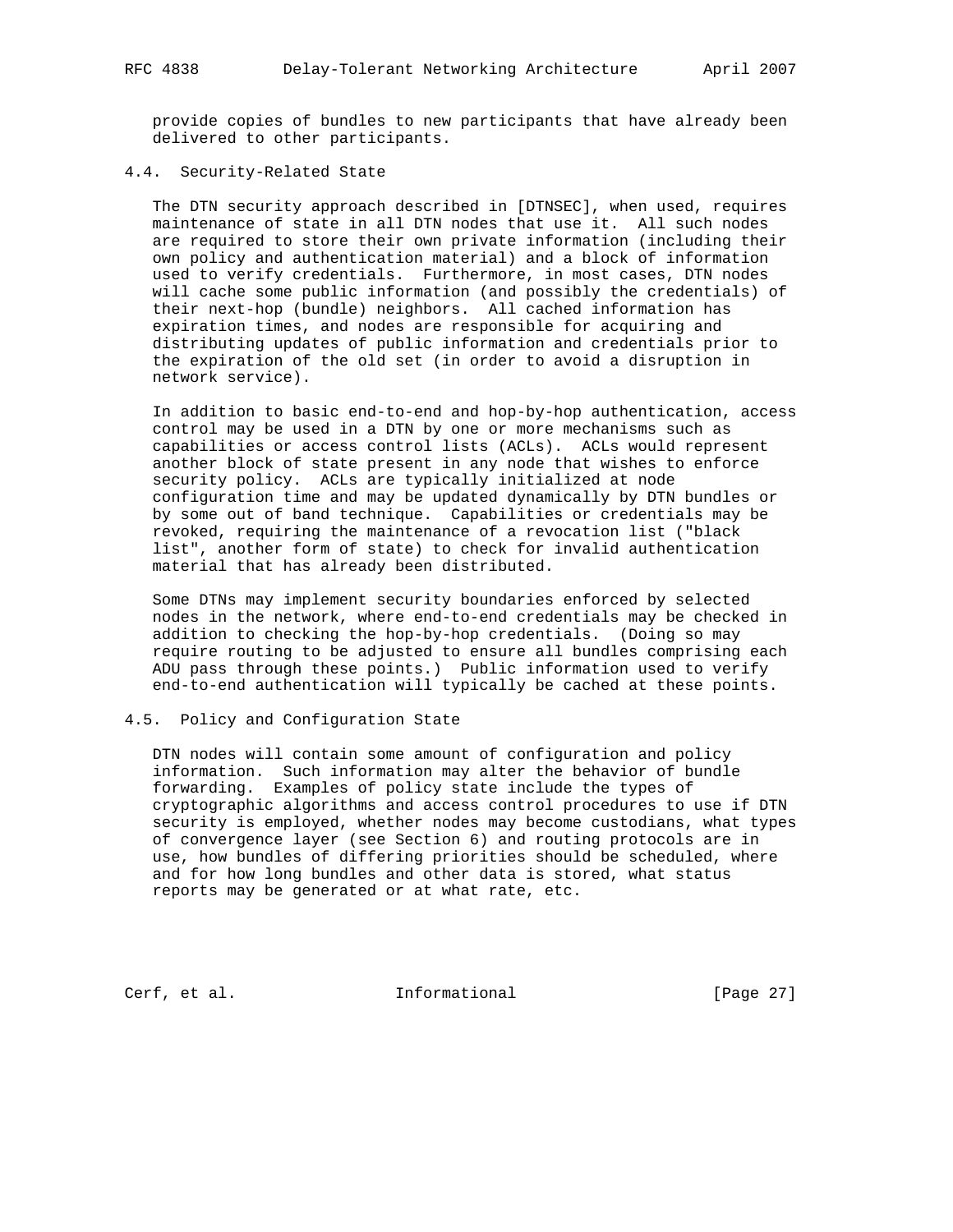## 5. Application Structuring Issues

 DTN bundle delivery is intended to operate in a delay-tolerant fashion over a broad range of network types. This does not mean there \*must\* be large delays in the network; it means there \*may\* be very significant delays (including extended periods of disconnection between sender and intended recipient(s)). The DTN protocols are delay tolerant, so applications using them must also be delay tolerant in order to operate effectively in environments subject to significant delay or disruption.

 The communication primitives provided by the DTN architecture are based on asynchronous, message-oriented communication which differs from conversational request/response communication. In general, applications should attempt to include enough information in an ADU so that it may be treated as an independent unit of work by the network and receiver(s). The goal is to minimize synchronous interchanges between applications that are separated by a network characterized by long and possibly highly variable delays. A single file transfer request message, for example, might include authentication information, file location information, and requested file operation (thus "bundling" this information together). Comparing this style of operation to a classic FTP transfer, one sees that the bundled model can complete in one round trip, whereas an FTP file "put" operation can take as many as eight round trips to get to a point where file data can flow [DFS02].

 Delay-tolerant applications must consider additional factors beyond the conversational implications of long delay paths. For example, an application may terminate (voluntarily or not) between the time it sends a message and the time it expects a response. If this possibility has been anticipated, the application can be "re instantiated" with state information saved in persistent storage. This is an implementation issue, but also an application design consideration.

 Some consideration of delay-tolerant application design can result in applications that work reasonably well in low-delay environments, and that do not suffer extraordinarily in high or highly-variable delay environments.

6. Convergence Layer Considerations for Use of Underlying Protocols

 Implementation experience with the DTN architecture has revealed an important architectural construct and interface for DTN nodes [DBFJHP04]. Not all underlying protocols in different protocol families provide the same exact functionality, so some additional adaptation or augmentation on a per-protocol or per-protocol-family

Cerf, et al. 1nformational [Page 28]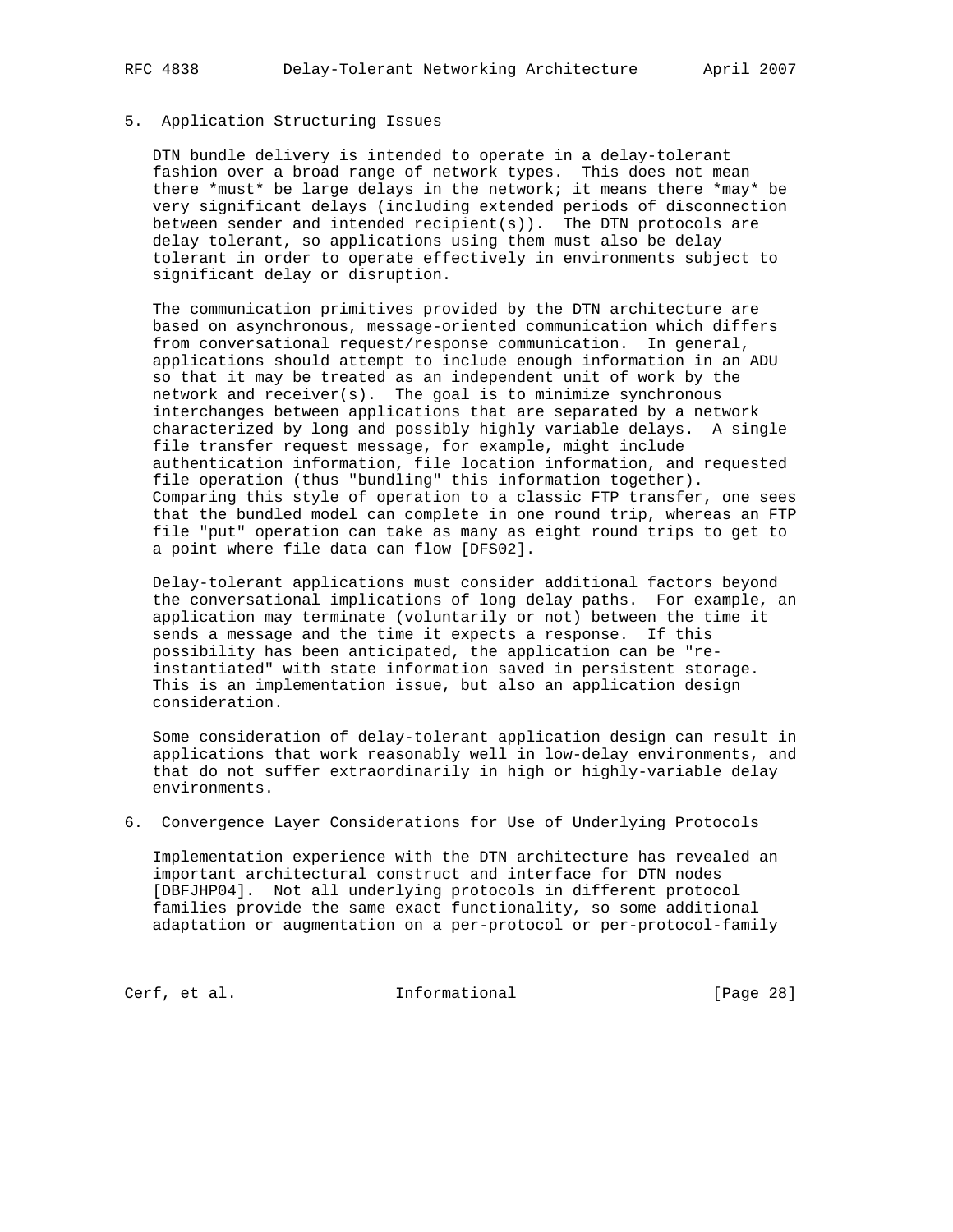basis may be required. This adaptation is accomplished by a set of convergence layers placed between the bundle layer and underlying protocols. The convergence layers manage the protocol-specific details of interfacing with particular underlying protocols and present a consistent interface to the bundle layer.

 The complexity of one convergence layer may vary substantially from another, depending on the type of underlying protocol it adapts. For example, a TCP/IP convergence layer for use in the Internet might only have to add message boundaries to TCP streams, whereas a convergence layer for some network where no reliable transport protocol exists might be considerably more complex (e.g., it might have to implement reliability, fragmentation, flow-control, etc.) if reliable delivery is to be offered to the bundle layer.

 As convergence layers implement protocols above and beyond the basic bundle protocol specified in [BSPEC], they will be defined in their own documents (in a fashion similar to the way encapsulations for IP datagrams are specified on a per-underlying-protocol basis, such as in RFC 894 [RFC894]).

7. Summary

 The DTN architecture addresses many of the problems of heterogeneous networks that must operate in environments subject to long delays and discontinuous end-to-end connectivity. It is based on asynchronous messaging and uses postal mail as a model of service classes and delivery semantics. It accommodates many different forms of connectivity, including scheduled, predicted, and opportunistically connected delivery paths. It introduces a novel approach to end-to end reliability across frequently partitioned and unreliable networks. It also proposes a model for securing the network infrastructure against unauthorized access.

 It is our belief that this architecture is applicable to many different types of challenged environments.

8. Security Considerations

 Security is an integral concern for the design of the Delay Tolerant Network Architecture, but its use is optional. Sections 3.6.1, 3.14, and 4.4 of this document present some factors to consider for securing the DTN architecture, but separate documents [DTNSOV] and [DTNSEC] define the security architecture in much more detail.

Cerf, et al. 1nformational [Page 29]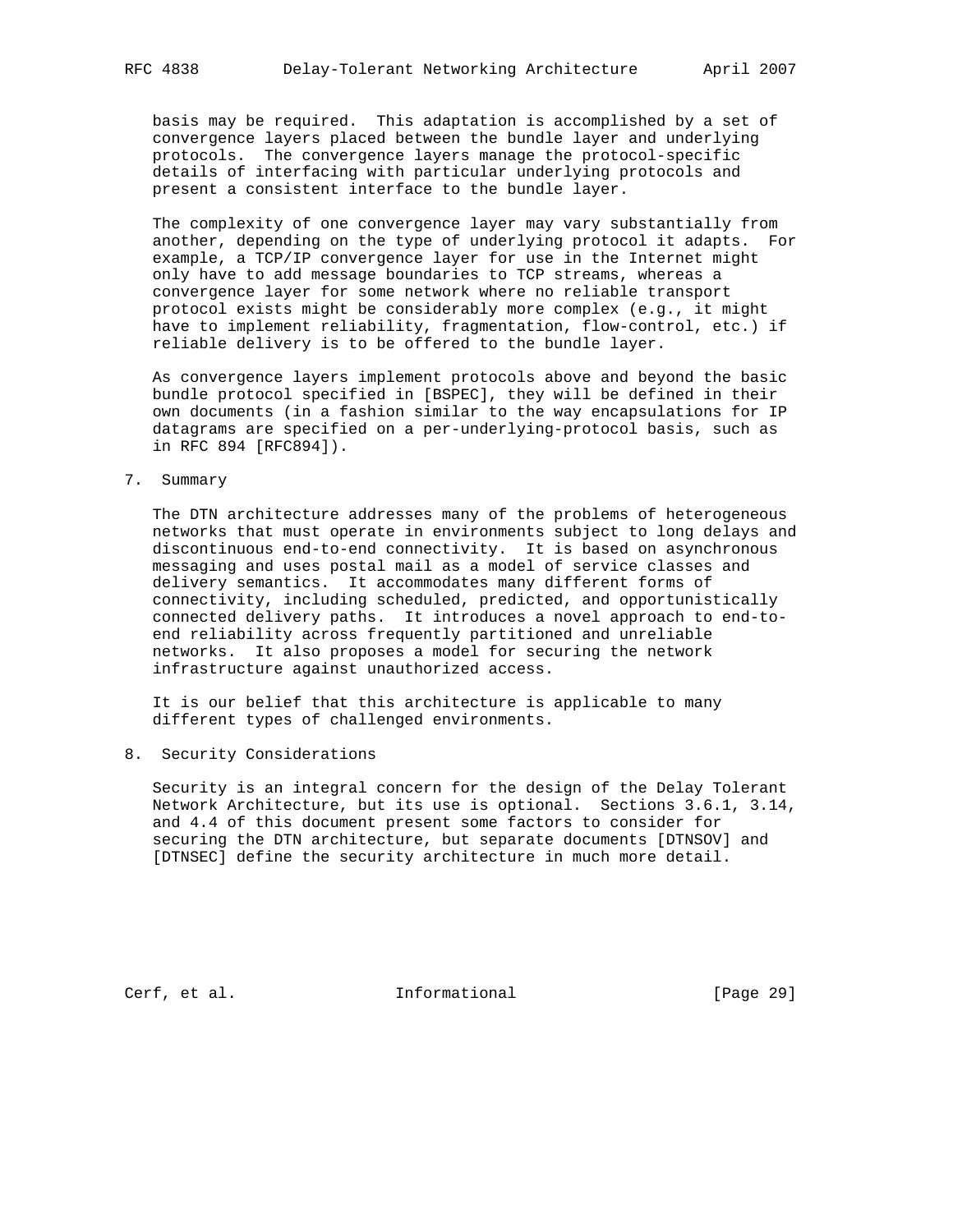## 9. IANA Considerations

 This document specifies the architecture for Delay Tolerant Networking, which uses Internet-standard URIs for its Endpoint Identifiers. URIs intended for use with DTN should be compliant with the guidelines given in [RFC3986].

- 10. Normative References
	- [RFC3986] Berners-Lee, T., Fielding, R., and L. Masinter, "Uniform Resource Identifier (URI): Generic Syntax", STD 66, RFC 3986, January 2005.
- 11. Informative References
	- [IPN01] InterPlaNetary Internet Project, Internet Society IPN Special Interest Group, http://www.ipnsig.org.
	- [SB03] S. Burleigh, et al., "Delay-Tolerant Networking An Approach to Interplanetary Internet", IEEE Communications Magazine, July 2003.
	- [FW03] F. Warthman, "Delay-Tolerant Networks (DTNs): A Tutorial v1.1", Wartham Associates, 2003. Available from http://www.dtnrg.org.
	- [KF03] K. Fall, "A Delay-Tolerant Network Architecture for Challenged Internets", Proceedings SIGCOMM, Aug 2003.
	- [JFP04] S. Jain, K. Fall, R. Patra, "Routing in a Delay Tolerant Network", Proceedings SIGCOMM, Aug/Sep 2004.
	- [DFS02] R. Durst, P. Feighery, K. Scott, "Why not use the Standard Internet Suite for the Interplanetary Internet?", MITRE White Paper, 2002. Available from http://www.ipnsig.org/reports/TCP\_IP.pdf.
	- [CK74] V. Cerf, R. Kahn, "A Protocol for Packet Network Intercommunication", IEEE Trans. on Comm., COM-22(5), May 1974.
	- [IGE00] C. Intanagonwiwat, R. Govindan, D. Estrin, "Directed Diffusion: A Scalable and Robust Communication Paradigm for Sensor Networks", Proceedings MobiCOM, Aug 2000.

Cerf, et al. 1nformational [Page 30]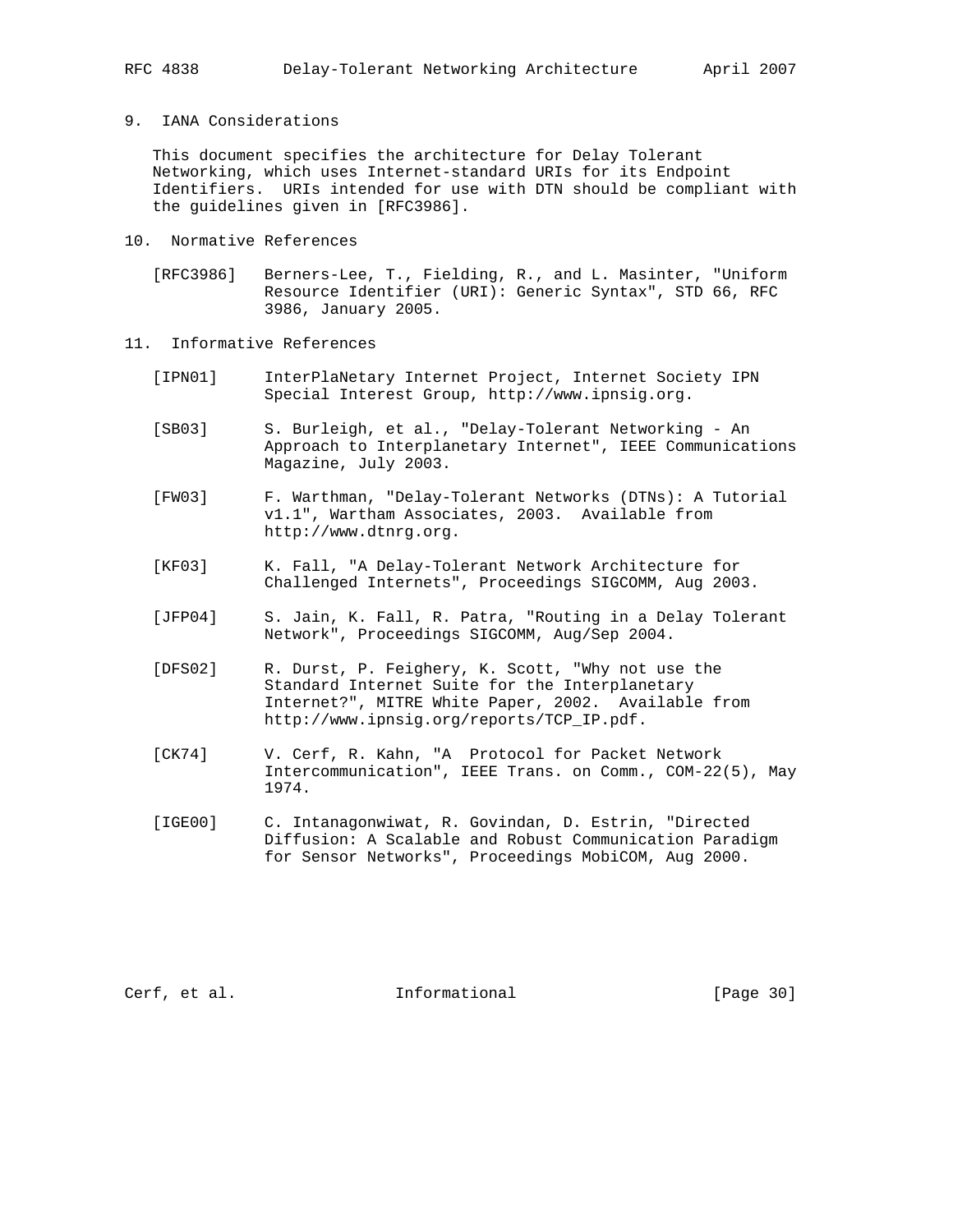- [WSBL99] W. Adjie-Winoto, E. Schwartz, H. Balakrishnan, J. Lilley, "The Design and Implementation of an Intentional Naming System", Proc. 17th ACM SOSP, Kiawah Island, SC, Dec. 1999.
- [CT90] D. Clark, D. Tennenhouse, "Architectural Considerations for a New Generation of Protocols", Proceedings SIGCOMM, 1990.
- [ISCHEMES] IANA, Uniform Resource Identifer (URI) Schemes, http://www.iana.org/assignments/uri-schemes.html.
- [JDPF05] S. Jain, M. Demmer, R. Patra, K. Fall, "Using Redundancy to Cope with Failures in a Delay Tolerant Network", Proceedings SIGCOMM, 2005.
- [WJMF05] Y. Wang, S. Jain, M. Martonosi, K. Fall, "Erasure Coding Based Routing in Opportunistic Networks", Proceedings SIGCOMM Workshop on Delay Tolerant Networks, 2005.
- [ZAZ05] W. Zhao, M. Ammar, E. Zegura, "Multicast in Delay Tolerant Networks", Proceedings SIGCOMM Workshop on Delay Tolerant Networks, 2005.
- [LFC05] J. Leguay, T. Friedman, V. Conan, "DTN Routing in a Mobility Pattern Space", Proceedings SIGCOMM Workshop on Delay Tolerant Networks, 2005.
- [AF03] J. Alonso, K. Fall, "A Linear Programming Formulation of Flows over Time with Piecewise Constant Capacity and Transit Times", Intel Research Technical Report IRB-TR- 03-007, June 2003.
- [FHM03] K. Fall, W. Hong, S. Madden, "Custody Transfer for Reliable Delivery in Delay Tolerant Networks", Intel Research Technical Report IRB-TR-03-030, July 2003.
- [BSPEC] K. Scott, S. Burleigh, "Bundle Protocol Specification", Work in Progress, December 2006.
- [DTNSEC] S. Symington, S. Farrell, H. Weiss, "Bundle Security Protocol Specification", Work in Progress, October 2006.
- [DTNSOV] S. Farrell, S. Symington, H. Weiss, "Delay-Tolerant Networking Security Overview", Work in Progress, October 2006.

Cerf, et al. 1nformational [Page 31]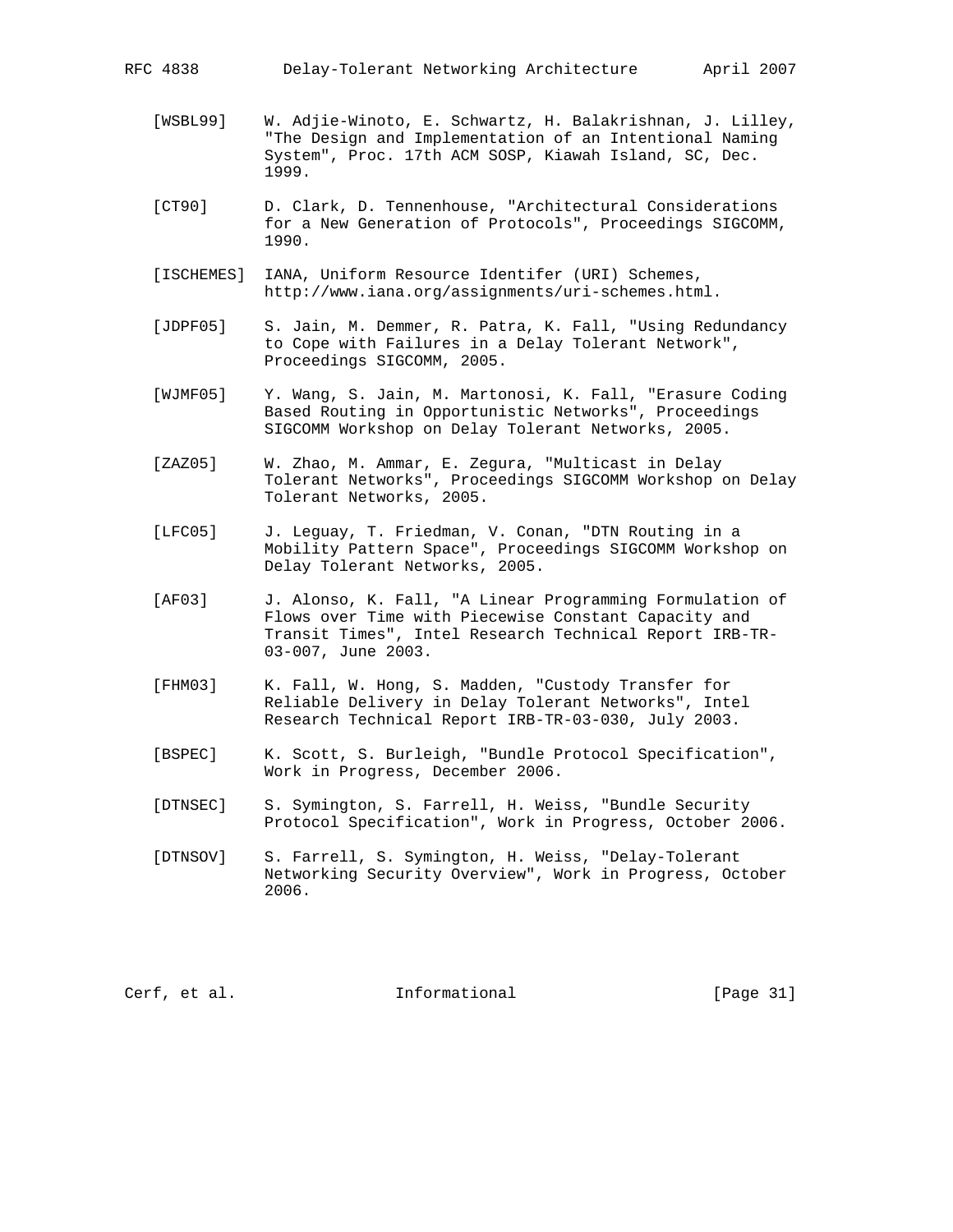- [DBFJHP04] M. Demmer, E. Brewer, K. Fall, S. Jain, M. Ho, R. Patra, "Implementing Delay Tolerant Networking", Intel Research Technical Report IRB-TR-04-020, Dec. 2004.
- [RFC792] Postel, J., "Internet Control Message Protocol", STD 5, RFC 792, September 1981.
- [RFC894] Hornig, C., "A Standard for the Transmission of IP Datagrams over Ethernet Networks", STD 41, RFC 894, April 1 1984.
- [RFC2960] Stewart, R., Xie, Q., Morneault, K., Sharp, C., Schwarzbauer, H., Taylor, T., Rytina, I., Kalla, M., Zhang, L., and V. Paxson, "Stream Control Transmission Protocol", RFC 2960, October 2000.
- [RFC4088] Black, D., McCloghrie, K., and J. Schoenwaelder, "Uniform Resource Identifier (URI) Scheme for the Simple Network Management Protocol (SNMP)", RFC 4088, June 2005.
- [S05] K. Scott, "Disruption Tolerant Networking Proxies for On-the-Move Tactical Networks", Proc. MILCOM 2005 (unclassified track), Oct. 2005.
- [T02] W. Thies, et al., "Searching the World Wide Web in Low- Connectivity Communities", Proc. WWW Conference (Global Community track), May 2002.
- 12. Acknowledgments

 John Wroclawski, David Mills, Greg Miller, James P. G. Sterbenz, Joe Touch, Steven Low, Lloyd Wood, Robert Braden, Deborah Estrin, Stephen Farrell, Melissa Ho, Ting Liu, Mike Demmer, Jakob Ericsson, Susan Symington, Andrei Gurtov, Avri Doria, Tom Henderson, Mark Allman, Michael Welzl, and Craig Partridge all contributed useful thoughts and criticisms to versions of this document. We are grateful for their time and participation.

 This work was performed in part under DOD Contract DAA-B07-00-CC201, DARPA AO H912; JPL Task Plan No. 80-5045, DARPA AO H870; and NASA Contract NAS7-1407.

Cerf, et al. 1nformational [Page 32]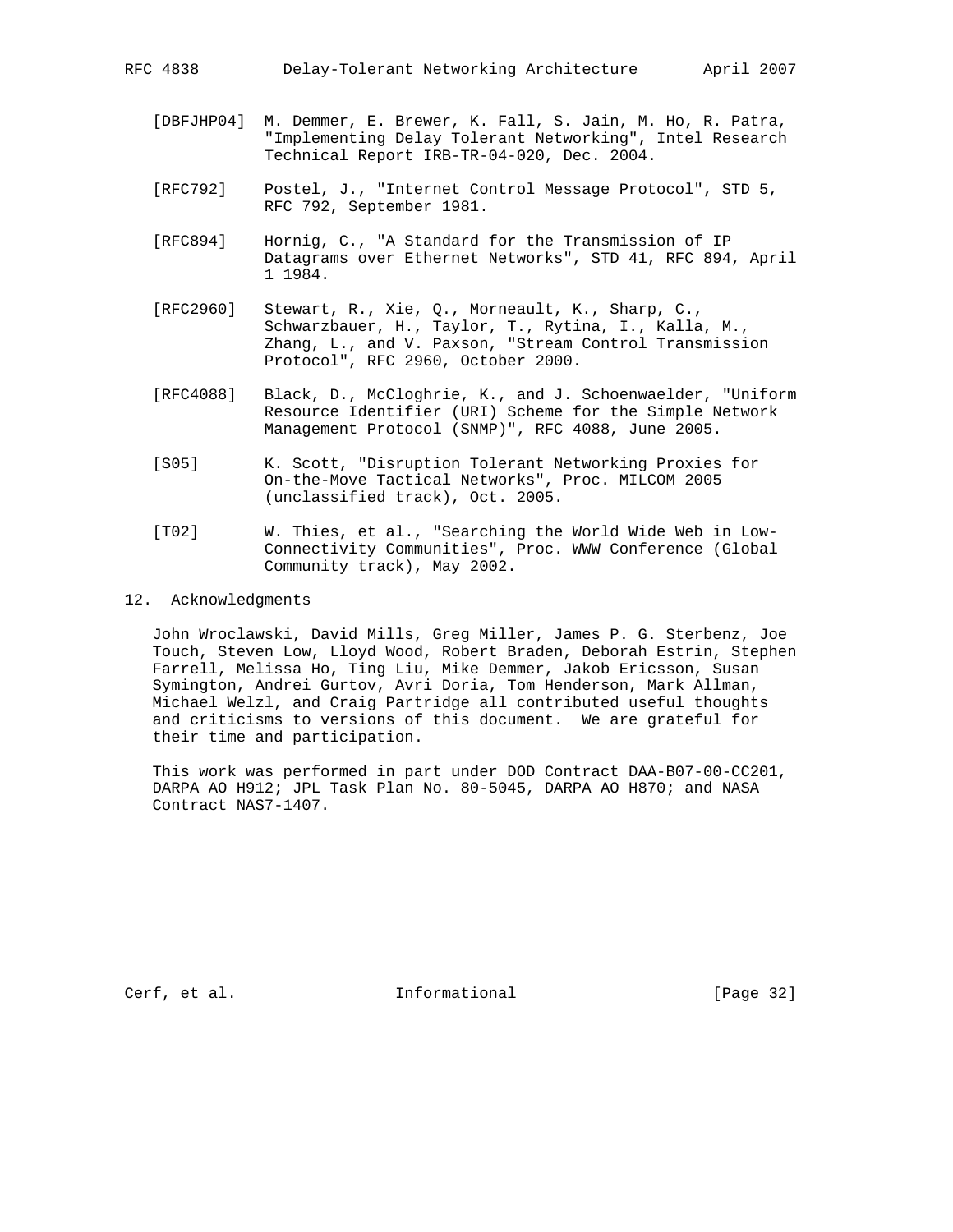Authors' Addresses Dr. Vinton G. Cerf Google Corporation Suite 384 13800 Coppermine Rd. Herndon, VA 20171 Phone: +1 (703) 234-1823 Fax: +1 (703) 848-0727 EMail: vint@google.com Scott C. Burleigh Jet Propulsion Laboratory 4800 Oak Grove Drive M/S: 179-206 Pasadena, CA 91109-8099 Phone: +1 (818) 393-3353 Fax: +1 (818) 354-1075 EMail: Scott.Burleigh@jpl.nasa.gov Robert C. Durst The MITRE Corporation 7515 Colshire Blvd., M/S H440 McLean, VA 22102 Phone: +1 (703) 983-7535 Fax: +1 (703) 983-7142 EMail: durst@mitre.org Dr. Kevin Fall Intel Research, Berkeley 2150 Shattuck Ave., #1300 Berkeley, CA 94704 Phone: +1 (510) 495-3014 Fax: +1 (510) 495-3049 EMail: kfall@intel.com Adrian J. Hooke Jet Propulsion Laboratory 4800 Oak Grove Drive M/S: 303-400 Pasadena, CA 91109-8099 Phone: +1 (818) 354-3063 Fax: +1 (818) 393-3575 EMail: Adrian.Hooke@jpl.nasa.gov

Cerf, et al. **Informational** [Page 33]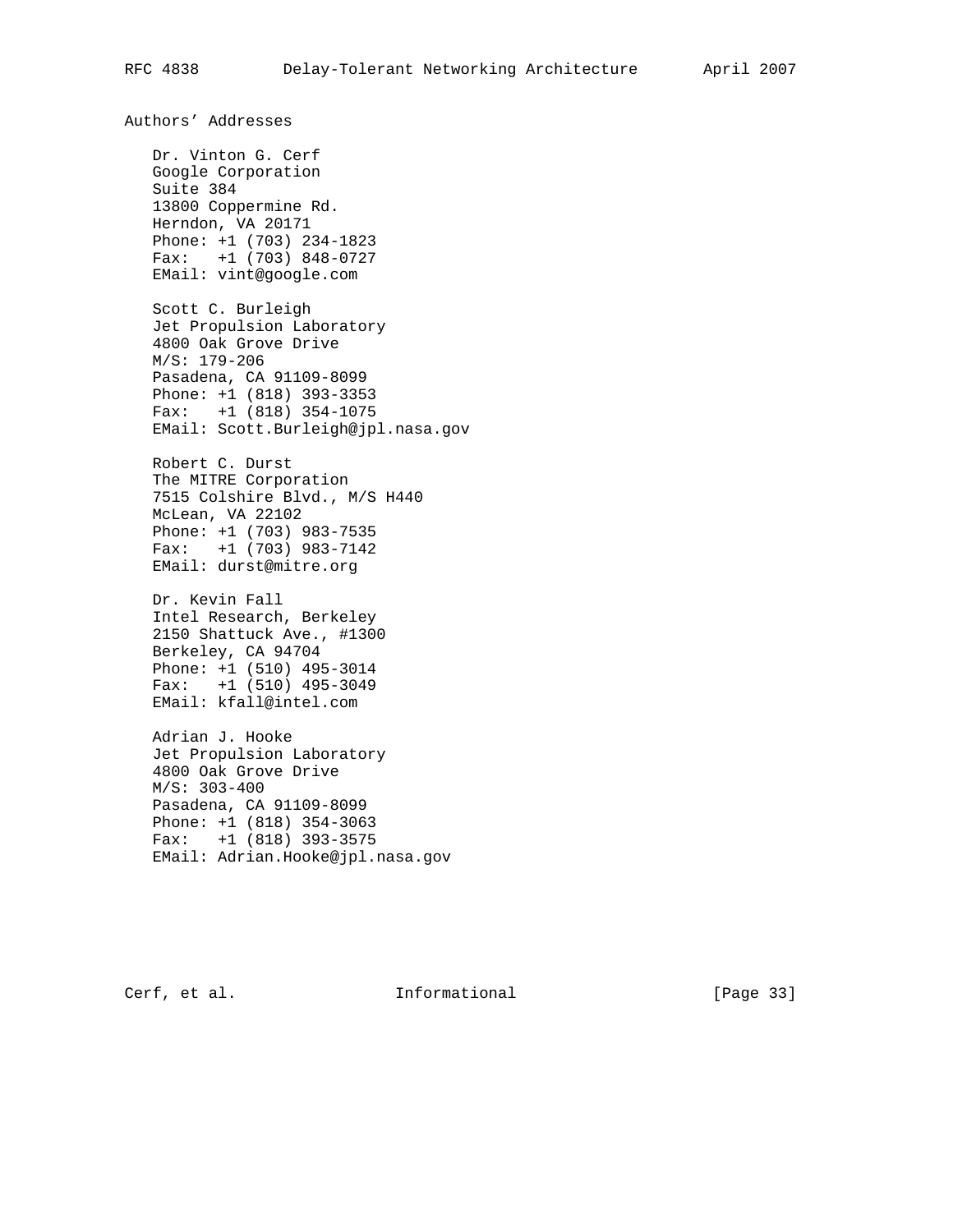Dr. Keith L. Scott The MITRE Corporation 7515 Colshire Blvd., M/S H440 McLean, VA 22102 Phone: +1 (703) 983-6547 Fax: +1 (703) 983-7142 EMail: kscott@mitre.org

 Leigh Torgerson Jet Propulsion Laboratory 4800 Oak Grove Drive M/S: 238-412 Pasadena, CA 91109-8099 Phone: +1 (818) 393-0695 Fax: +1 (818) 354-6825 EMail: ltorgerson@jpl.nasa.gov

 Howard S. Weiss SPARTA, Inc. 7075 Samuel Morse Drive Columbia, MD 21046 Phone: +1 (410) 872-1515 x201 Fax: +1 (410) 872-8079 EMail: howard.weiss@sparta.com

 Please refer comments to dtn-interest@mailman.dtnrg.org. The Delay Tolerant Networking Research Group (DTNRG) web site is located at http://www.dtnrg.org.

Cerf, et al. 1nformational [Page 34]